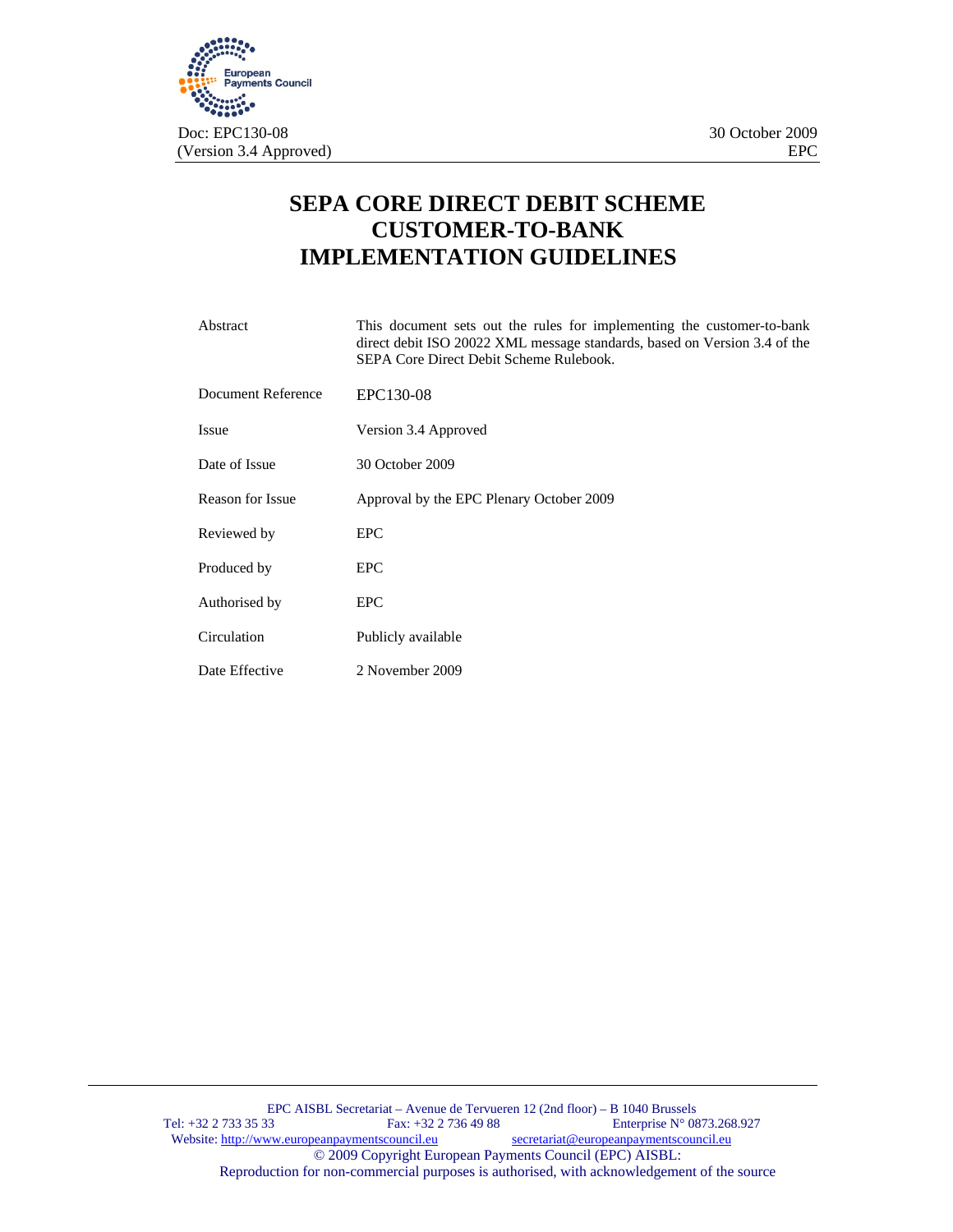

# **TABLE OF CONTENTS**

| $\mathbf{0}$   |       |                                                                                       |  |
|----------------|-------|---------------------------------------------------------------------------------------|--|
|                | 0.1   |                                                                                       |  |
|                |       |                                                                                       |  |
|                |       |                                                                                       |  |
| 1              |       |                                                                                       |  |
|                |       |                                                                                       |  |
|                | 1.2.  |                                                                                       |  |
|                | 1.3   |                                                                                       |  |
|                |       |                                                                                       |  |
|                | 1.5   |                                                                                       |  |
|                | 1.5.1 |                                                                                       |  |
|                | 1.5.2 |                                                                                       |  |
|                |       |                                                                                       |  |
| $\overline{2}$ |       |                                                                                       |  |
|                | 2.1   |                                                                                       |  |
|                | 2.1.1 |                                                                                       |  |
|                | 2.1.2 |                                                                                       |  |
|                | 2.1.3 |                                                                                       |  |
|                | 2.2.  | CUSTOMER TO BANK REVERSAL INSTRUCTION FOR A COLLECTION (BASED ON DS-07 AND DS-03)  19 |  |
|                | 2.2.1 |                                                                                       |  |
|                | 2.2.2 |                                                                                       |  |
|                | 2.2.3 |                                                                                       |  |
|                | 2.2.4 |                                                                                       |  |
|                | 2.2.5 |                                                                                       |  |
|                | 2.3   |                                                                                       |  |
|                | 2.3.1 |                                                                                       |  |
|                | 2.3.2 |                                                                                       |  |
|                | 2.3.3 |                                                                                       |  |
|                | 2.3.4 |                                                                                       |  |
|                | 2.3.5 |                                                                                       |  |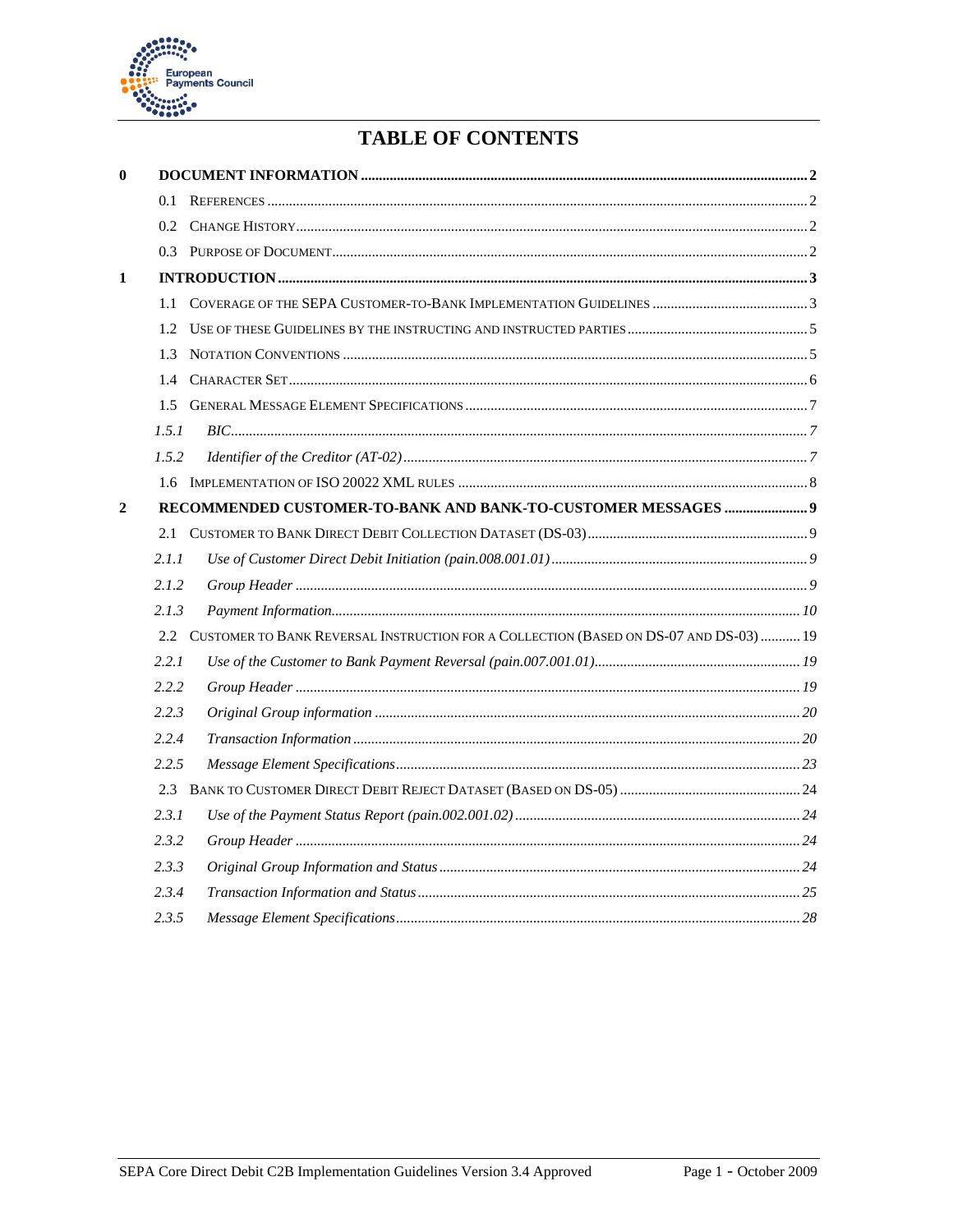

## **0 DOCUMENT INFORMATION**

### **0.1 References**

This section lists relevant documents of interest.

|                   | <b>Document</b><br><b>Number</b> | <b>Title</b>                                                                                                                          | <b>Issued by:</b> |
|-------------------|----------------------------------|---------------------------------------------------------------------------------------------------------------------------------------|-------------------|
| $\lceil 1 \rceil$ | EPC016-06                        | SEPA Core Direct Debit Scheme Rulebook Version 3.3                                                                                    | <b>EPC</b>        |
| $[2]$             |                                  | ISO 20022 XML Direct Debits and Related messages,<br>October 2006:<br>Initiation<br>$\bullet$<br>Clearing and Settlement<br>$\bullet$ | <b>ISO 20022</b>  |
| $[3]$             | ISO 3166                         | <b>Country Codes</b>                                                                                                                  | <b>ISO</b>        |
| $[4]$             | <b>ISO 4217</b>                  | Currency Code List                                                                                                                    | <b>ISO</b>        |
| $[5]$             | ISO 9362                         | Bank Identifier Codes (BIC)                                                                                                           | $\underline{ISO}$ |
| [6]               | ISO 13616                        | <b>IBAN:</b> International Bank Account Number                                                                                        | ISO <sup>1</sup>  |
| $[7]$             | <b>ISO/IEC 7064</b>              | Information technology - Security techniques - Check<br>character systems                                                             | <b>ISO</b>        |
| [8]               | EPC002-09                        | SEPA Direct Debit Scheme E-Mandate Service<br><b>Implementation Guidelines</b>                                                        | <b>EPC</b>        |

## **0.2 Change History**

| <b>Issue number</b> | <b>Dated</b> | <b>Reason for revision</b>             |
|---------------------|--------------|----------------------------------------|
| V3.2                | 20081217     | EPC Plenary approval 17 December 2008  |
| V3.3                | 20090401     | EPC Plenary approval 31 March 2008     |
| V3.4                | 20091001     | EPC Plenary approval 30 September 2009 |

## **0.3 Purpose of Document**

 $\overline{a}$ 

The objective of these Guidelines is to define the rules to be applied to the ISO 20022 XML message standards for the implementation of the SEPA Direct Debits in the customer-tobank space.

<sup>&</sup>lt;sup>1</sup> See also www.swift.com/index.cfm?item\_id=61731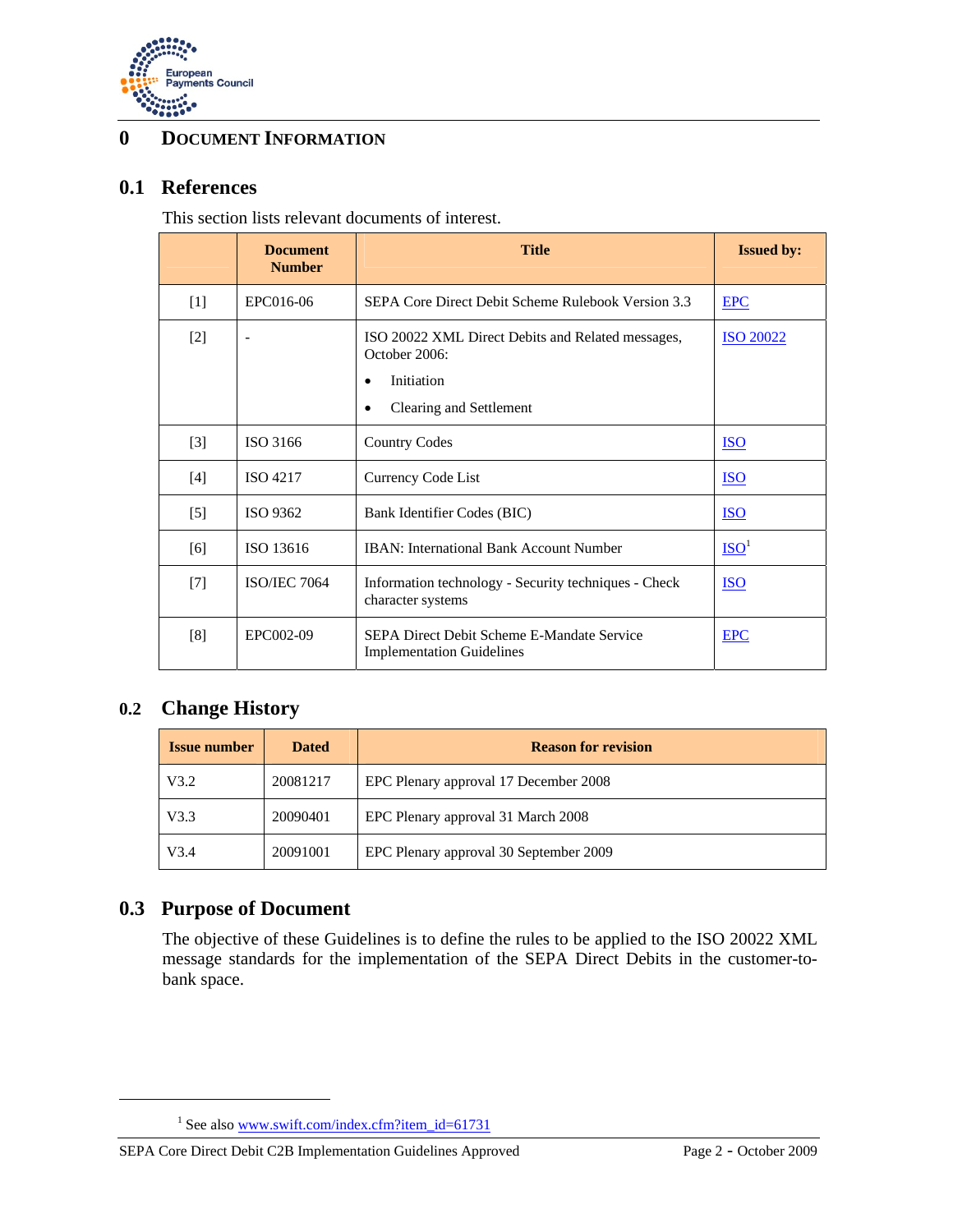

### **1 INTRODUCTION**

This document sets out the SEPA rules for implementing the direct debit ISO 20022 XML initiation message standards. The SEPA Core Direct Debit Scheme Rulebook defines data sets which are implemented in the relevant ISO 20022 XML message standard of which the following are covered:

| <b>SEPA Direct Debit Scheme Rulebook</b>                                      | <b>ISO 20022 XML Message Standards</b>                                                                                               |
|-------------------------------------------------------------------------------|--------------------------------------------------------------------------------------------------------------------------------------|
| <b>DS-03 Customer to bank Collection</b>                                      | <b>Customer Direct Debit Initiation</b><br>(pain.008.001.01)                                                                         |
| Direct Debit<br>DS-06 <i>Bank</i><br>customer<br>to<br><i>Information</i>     | Statements/advice ISO 20022 XML standards<br>are not covered here.                                                                   |
| DS-07 The inter-bank Reversal instruction for a<br>Collection by the Creditor | Reversal – Payment Reversal (pacs.007.001.01)<br>Reversal – Customer Payment Reversal<br>(pain.007.001.01) in combination with DS-03 |

The use of customer-to-bank and bank-to-customer ISO 20022 XML standards is recommended as are these Guidelines.

### **1.1 Coverage of the SEPA Customer-to-Bank Implementation Guidelines**

The purpose of the SEPA customer-to-bank Implementation Guidelines, hereafter referred to as the Guidelines, is to provide guidance on the use of the payment initiation ISO 20022 XML standards (the 'pain' messages) in initiating SEPA Core payments as defined in the SEPA scheme rulebooks and supplemented by processing requirements.

The implementation of the messages and the compliance with these guidelines are strongly recommended.

The Guidelines are fully aligned to the SEPA Core requirements when defined in the Rulebook and identify message elements needed for initiating SEPA payments while recognising message elements that may be available for use in Additional Optional Services (AOS), as shown below.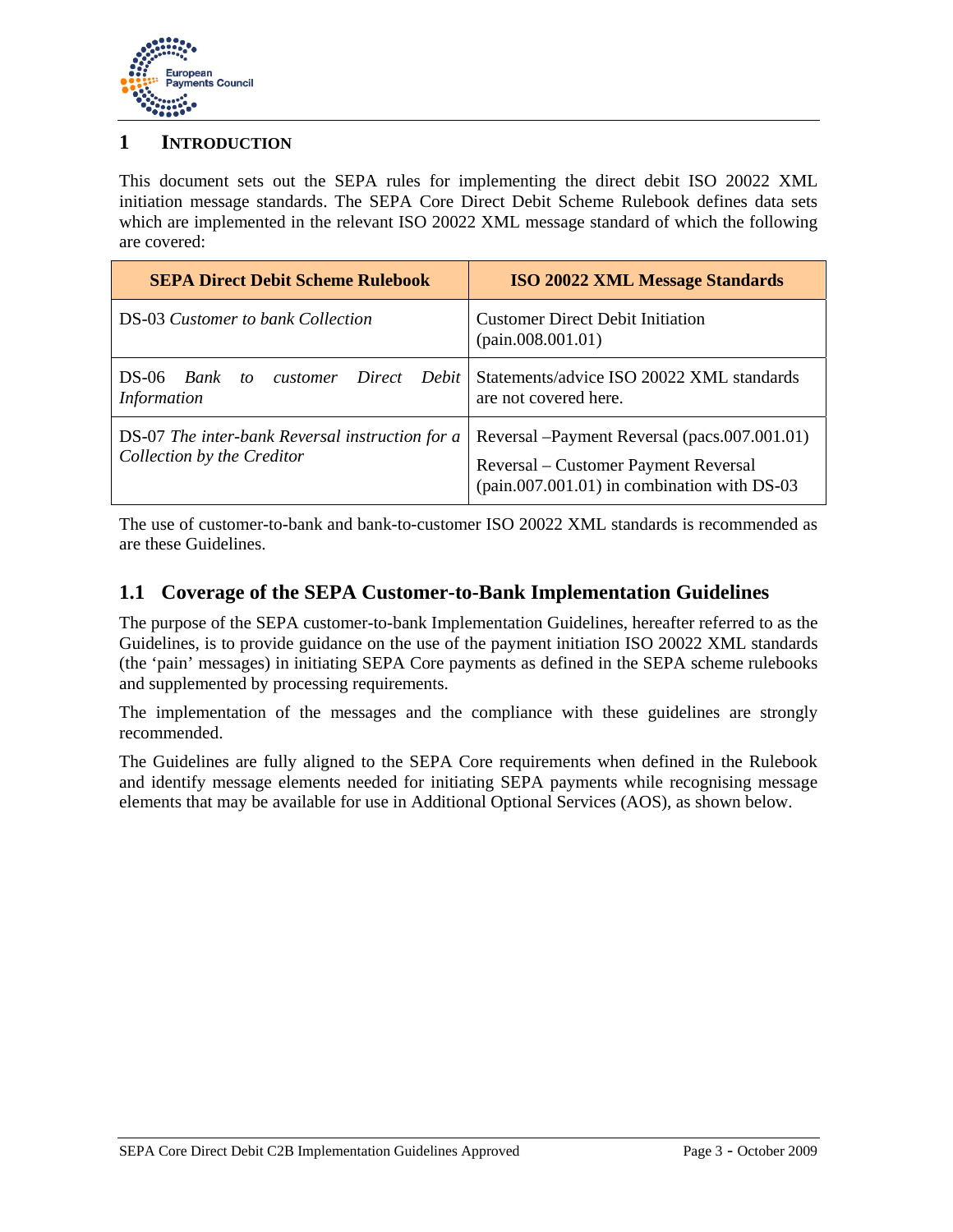

| Global ISO 20022 XML Message Standards                                                                     |                                                                                                                                 |                                                                                                                                    |                                                                                     |  |
|------------------------------------------------------------------------------------------------------------|---------------------------------------------------------------------------------------------------------------------------------|------------------------------------------------------------------------------------------------------------------------------------|-------------------------------------------------------------------------------------|--|
| <b>Message elements</b><br>from the ISO<br>messages<br>corresponding to<br><b>Rulebook</b><br>requirements | <b>Message elements that are</b><br>mandatory in the ISO<br>messages or needed for<br><b>Processing</b>                         | <b>Message elements</b><br>from the ISO<br>messages available<br>for use by AOS<br>within an EPC<br>Governance<br><b>framework</b> | <b>Message</b><br>elements from<br><b>ISO</b> messages<br>not applicable<br>to SEPA |  |
| to be used as defined in ISO<br>$\blacksquare$<br>$\equiv$<br><b>completing the Rulebook)</b>              | <b>EPC Implementation Guidelines for SEPA Core</b><br>subset, identifying elements<br>to be used with SEPA usage rules (from or | To be developed<br>and documented<br>by AOS<br><b>Communities</b>                                                                  | Not available<br>for use in SEPA<br><b>payments</b>                                 |  |
|                                                                                                            |                                                                                                                                 |                                                                                                                                    |                                                                                     |  |

Figure 1

These Guidelines define the SEPA Core Mandatory Subset<sup>2</sup> of the Global ISO 20022 XML standard that consists of message elements:

- required in the Rulebook as business requirements
- needed for processing by banks, clearing and settlement mechanisms and bank customers

Elements needed for specific national regulatory requirements are not considered in these guidelines. They have to be dealt with at national level without being regarded as an AOS.

These message elements define the **SEPA Core service** and are denoted by yellow shading in the message structures given in the following chapters. Only these elements are further detailed with relevant SEPA Core requirements, such as the use of the message element, its components or the values that must be used. Usage rules, for example, may indicate limits on the number of repetitions, or code value restrictions, while format rules may be used to indicate the allowable combinations of components of a message element.

These Guidelines also recognise message elements and the usage rules in the ISO 20022 XML standard that may be available for use in an AOS, subject to a governance framework to be defined by the EPC. The definition and documentation of these message elements are a matter for the AOS communities involved. These message elements are denoted by white shading.

Where there are message elements that do not apply to SEPA payments, these are denoted with red shading in the right-most column of the message structures. To date, few such message elements have been identified.

 $\overline{a}$ 

 $2^2$  The SEPA Core Mandatory subset is hereafter known as the SEPA Core service.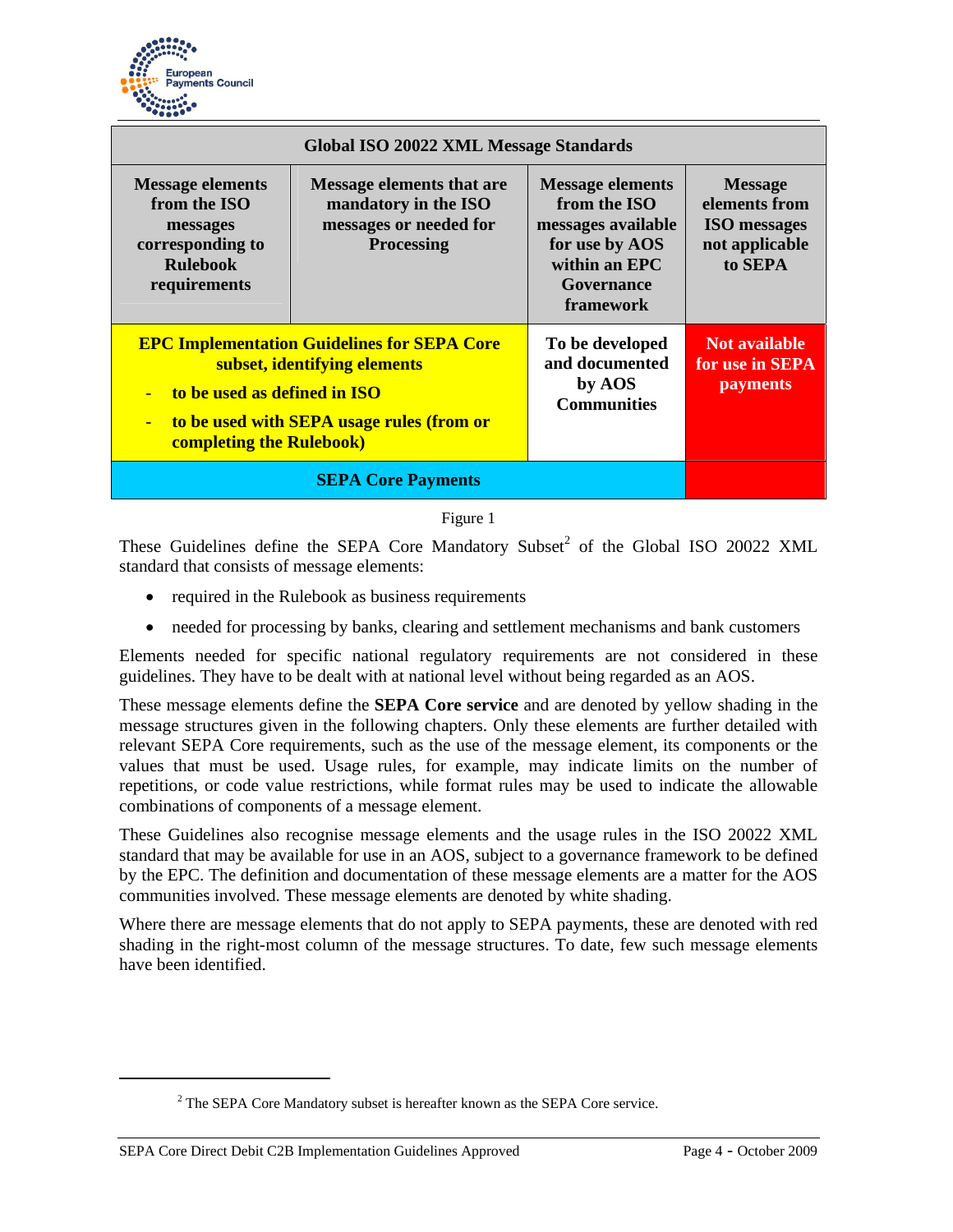

# **1.2 Use of these Guidelines by the instructing and instructed parties**<sup>3</sup>

- SEPA core payments are executed using messages only containing message elements defined as part of the SEPA Core Subset (shaded yellow in Figure 2).
- Payments that include message elements that are defined and documented by AOS communities are considered as SEPA payments, but not as SEPA Core payments (shaded white in Figure 2).
- It is the responsibility of the instructing customer and instructed bank of the message to ensure that message elements defined for use in an AOS are only included in messages sent to AOS community members.
- The instructed bank receiving a message containing AOS message elements, but which is not a member of this AOS community, may ignore the information, that is, not use it for processing, nor forward it to the next party in the chain. The instructed bank, however, may reject the message for this reason.

## **1.3 Notation Conventions**

| <b>Index</b> | <b>Mult</b> | <b>Message Element</b>                                                                                      | <b>SEPA Core Requirements</b> |
|--------------|-------------|-------------------------------------------------------------------------------------------------------------|-------------------------------|
| 1            | [11]        | + Transaction Information                                                                                   |                               |
| 2            | [11]        | ++ Payment Information Identification                                                                       |                               |
| $\cdots$     |             |                                                                                                             |                               |
| n            |             | ++ Message Element that is not part of the<br>Core Service but is available for use in a<br><b>SEPA AOS</b> |                               |
| $n+1$        | [01]        | ++ Message Element that is a mandatory part<br>of the SEPA Payment Initiation service                       | <b>Mandatory</b>              |
| $n+2$        | [0.1]       | ++ Message Element that is not to be used in<br><b>SEPA Payments</b>                                        |                               |

The Guidelines are presented in the format of the ISO 20022 XML standard.



Where:

 $\overline{a}$ 

• Column 1 indicates the message element Index number in the ISO 20022 XML standard, ISO Core Documentation, PDF version.

Components and sub-components of message elements that are not allowed in SEPA Core payments or where no specific SEPA requirements are defined, in which case ISO rules apply, are not represented in full and therefore the Index numbers will have gaps.

<sup>&</sup>lt;sup>3</sup> Instructing and instructed parties include CSMs.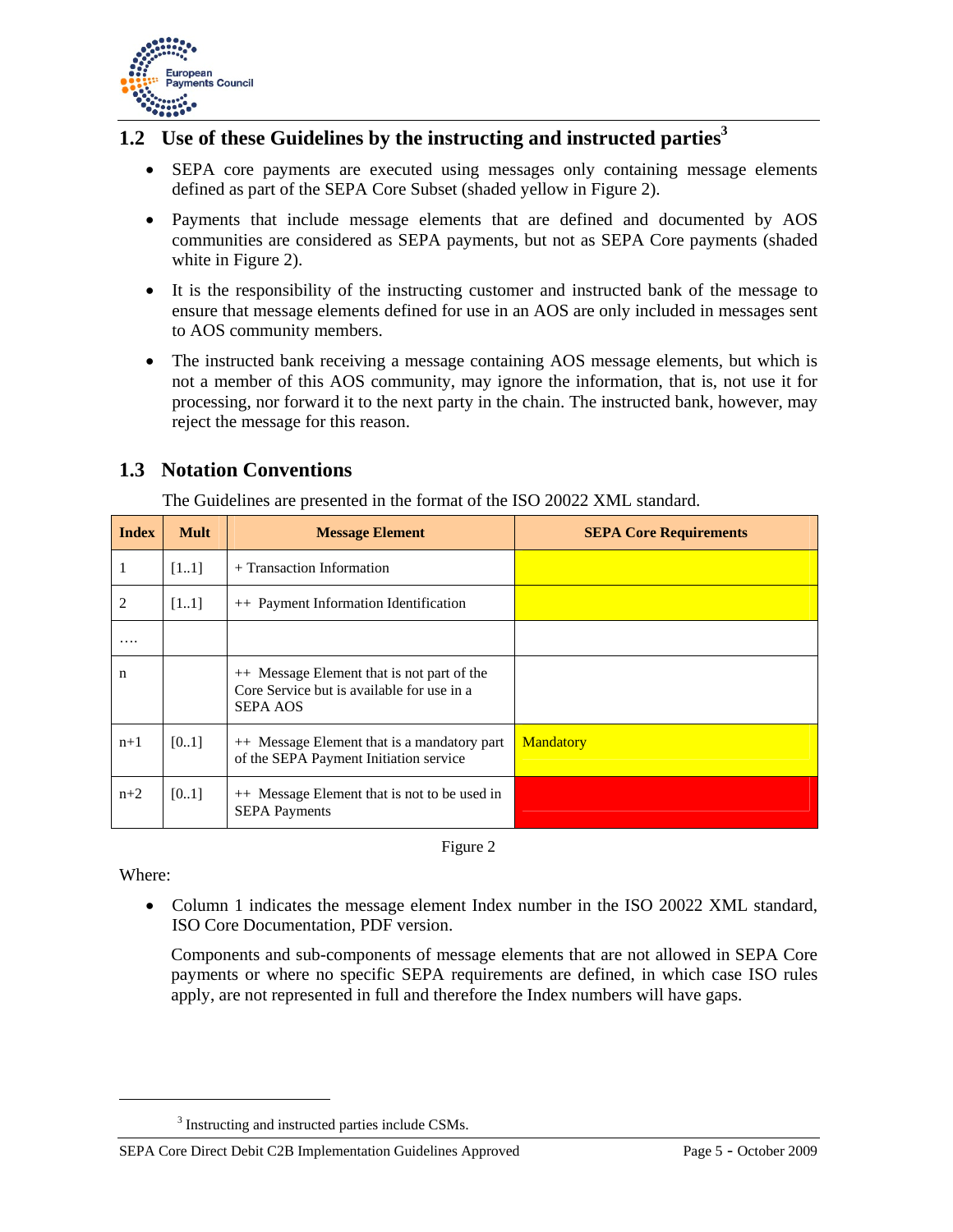

• Column 2 indicates the mandatory or optional status and the number of repetitions allowed in the ISO 20022 XML standard. When the first digit has the value '1', the message element is mandatory; when the value is '0' the message element is optional. The second digit indicates the number of repetitions allowed, where 'n' is used to indicate no specified limit.

Column 2 may also indicate conditional relationships between components of a message element, for example, either component 1 or component 2 must be present, but not both (indicated in the column 2 as '{Or' and 'Or}').

- Column 3 gives the name of the message element as defined in the ISO 20022 XML standard. When an element contains sub-elements these are indented to the right and noted with a plus sign  $(+)$  per level.
- Column 4 specifies the requirements for the initiation of SEPA Core payments as additional rules to those specified in the ISO 20022 XML standards, as appropriate.
	- o Where defined in the Rulebook, the attribute is indicated between parentheses by the attribute name and where applicable, the number, ie, (AT-nn) and such message elements are shaded yellow.
	- o Where the message element relates to processing requirements, it is shaded yellow.
	- o Where the message element specified in the ISO 20022 XML standard is used for SEPA payments without change (regarding its mandatory or optional status, number of repetitions, the definition and any usage rules), no specific SEPA core requirements are provided and is shaded yellow.
	- o In addition, for message elements with multiple occurrences in the ISO 20022 XML standard and shaded yellow in these Guidelines, and where a SEPA usage rule limits the number of occurrences, the remaining occurrences are available for use in an AOS.
	- o Where the message element is specified in the ISO 20022 XML standard as optional, but is mandatory in SEPA Core Requirements, this is specified as 'Mandatory' and is shaded yellow.
	- o Where the message element is not available for use in SEPA payments, this is indicated with red shading. Note that these message elements are similarly not available for use in an AOS.

## **1.4 Character Set**

The character set issue centres on the use of the full set of characters in the message elements. Two considerations are:

- While banks and their customers must be allowed to use the character set currently in use at national level,
- Banks and their customers throughout SEPA cannot be required to support the full character set used in SEPA countries.

Therefore:

• The ISO 20022 XML messages allow for the full range of global language requirements (UTF-8)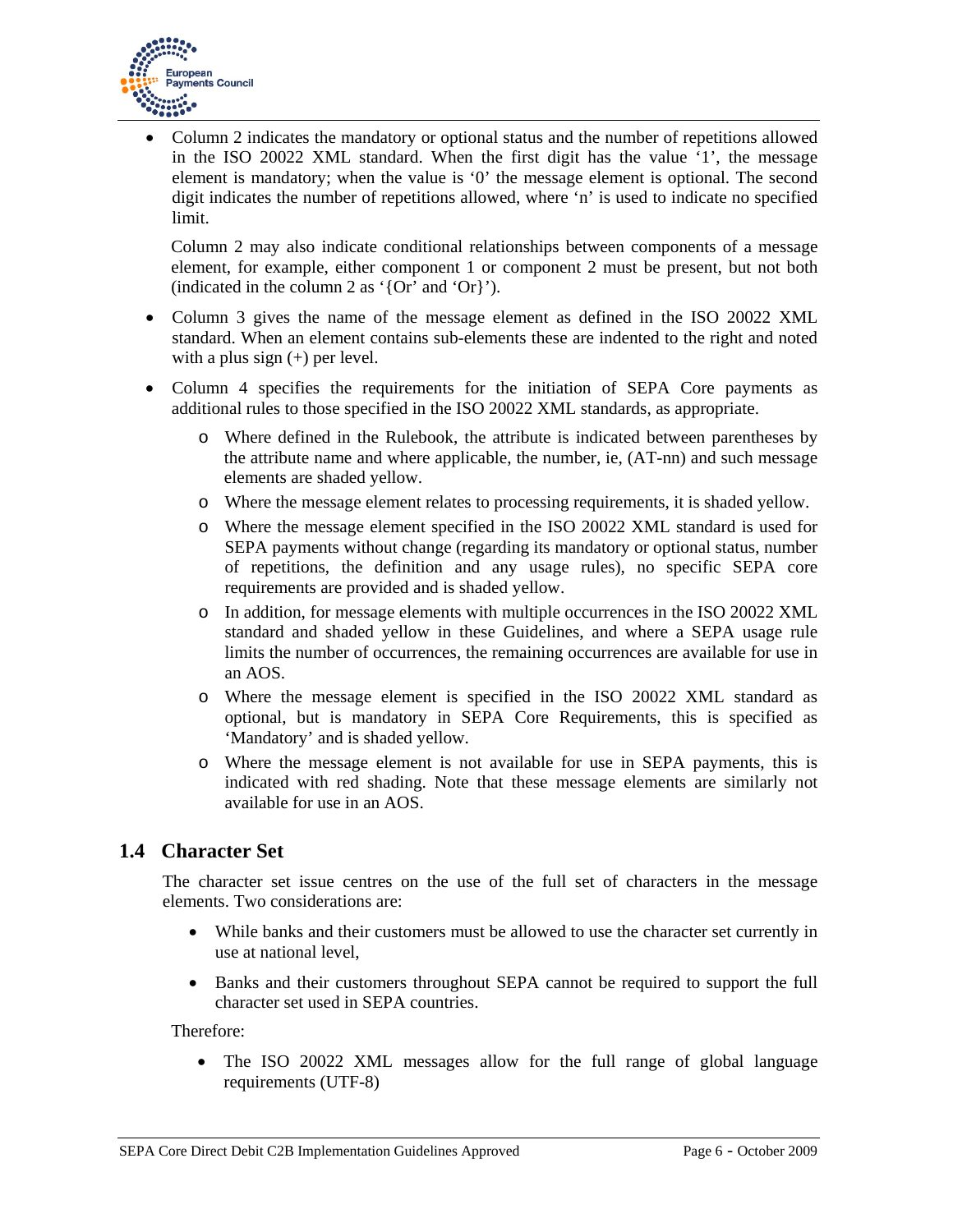

• Banks and their customers must be able to support the Latin character set commonly used in international communication, as follows:

a b c d e f g h i j k l m n o p q r s t u v w x y z

A B C D E F G H I J K L M N O P Q R S T U V W X Y Z

0 1 2 3 4 5 6 7 8 9

 $/ - ? : () . ,' +$ 

Space

However, there may be bilateral or multilateral agreements to support one or more sets of characters beyond the Latin character set referred to above.

### **1.5 General Message Element Specifications**

#### **1.5.1 BIC**

The BIC used to identify financial institutions (Agents in the ISO 20022 XML standards) may be either BIC 11 or BIC 8.

#### **1.5.2 Identifier of the Creditor (AT-02)**

The Creditor is identified in the scheme by an identifier as defined below. In these Guidelines, this identifier is indicated in the ISO 20022 data element 'Creditor Scheme Identification'. The creditor can be a legal entity, or an association that is not a legal entity, or a person.

This identifier must be stable over time, to enable the Debtor and the Debtor Bank to come back to the Creditor for Refunds and complaints, and to check the existence of a valid Mandate at the presentation of Collections by the Creditor.

The Creditor identifier has the attributes defined in the Rulebook under AT 02.

*Format Rule*:

- Positions 1 and 2 contain the ISO country code
- Positions 3 and 4 contain the check digits
- Positions 5 to 7 contain the Creditor Business Code. When the Creditor Business Code is not used, then the value is set to 'ZZZ'
- Positions 8 up to 35 contain the country-specific identifier
- Note: the calculation of the check digit requires the following preliminary steps:
	- o Disregard positions 5 to 7
	- o Take the country-specific part, positions 8 to 35, and delete all non-alphanumeric characters
	- o Add the ISO country code and '00' to the right-hand end
	- o Convert letters to digits in accordance with conversion table 1
	- o Apply the check character system MOD 97-10 (see ISO 7064)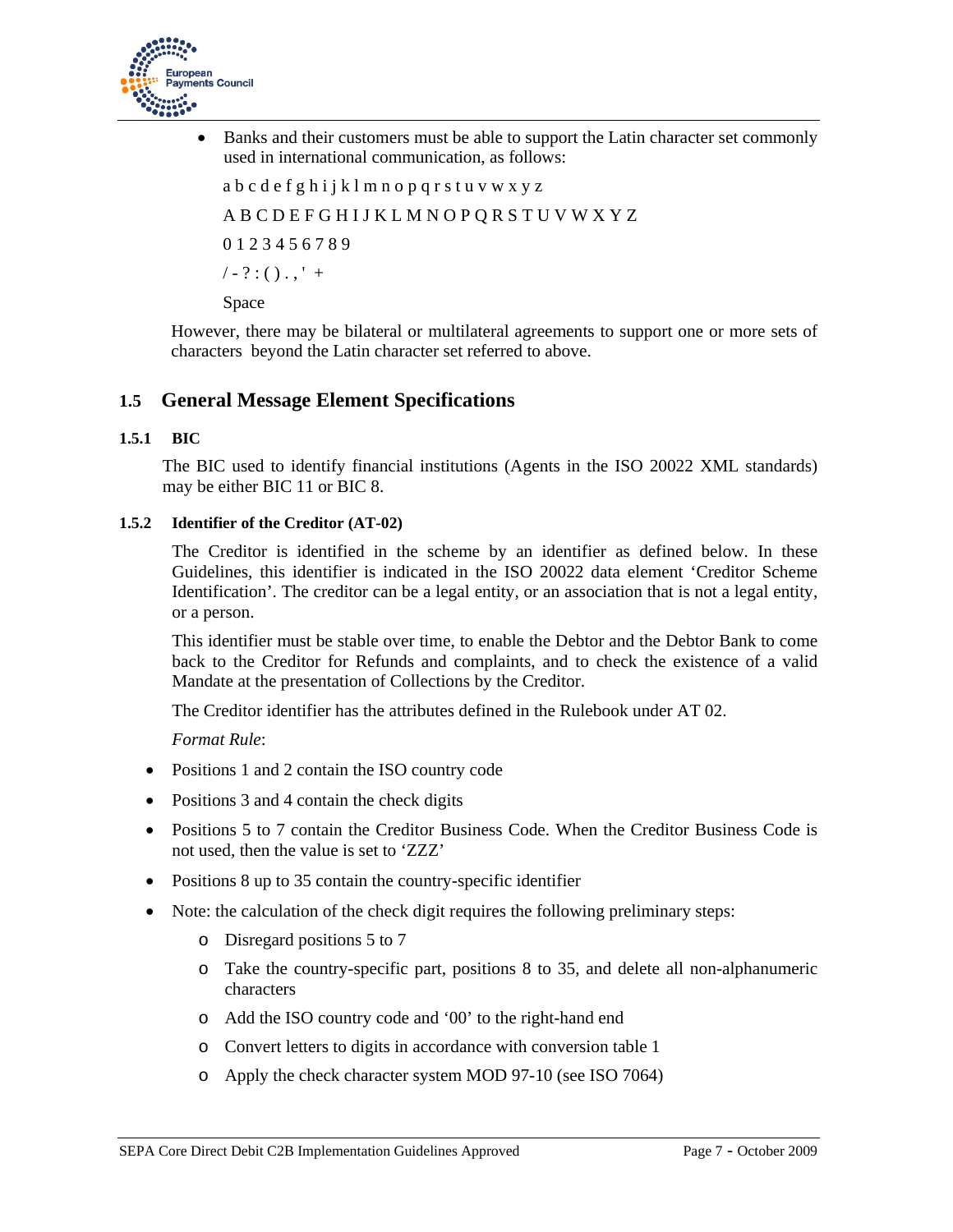

| $\overline{A}$ |          |                 | $= 10$  G $= 16$  M $= 22$  S $= 28$  Y $= 34$ |                |                                                       |  |  |
|----------------|----------|-----------------|------------------------------------------------|----------------|-------------------------------------------------------|--|--|
| B              |          |                 | $= 11$  H $= 17$  N $= 23$  T $= 29$  Z $= 35$ |                |                                                       |  |  |
| $\overline{C}$ | $= 12$   | $\mathbf{I}$    | $= 18$                                         |                | $\begin{vmatrix} 0 & = 24 &  U  & = 30 \end{vmatrix}$ |  |  |
| $\mathbf{D}$   | $= 13$ J |                 |                                                |                | $= 19$  P $= 25$  V $= 31$                            |  |  |
| E              | $= 14$   | $\vert K \vert$ | $= 20$                                         | $\overline{Q}$ | $= 26$  W $= 32$                                      |  |  |
| $\mathbf{F}$   | $= 15$   | L               | $= 21$                                         |                | $\vert R = 27 \vert X = 33$                           |  |  |

| ., |  |
|----|--|
|----|--|

### **1.6 Implementation of ISO 20022 XML rules**

This document should be read in conjunction with the ISO 20022 XML message standards. ISO rules on the usage of the elements have not been repeated in these Implementation Guidelines.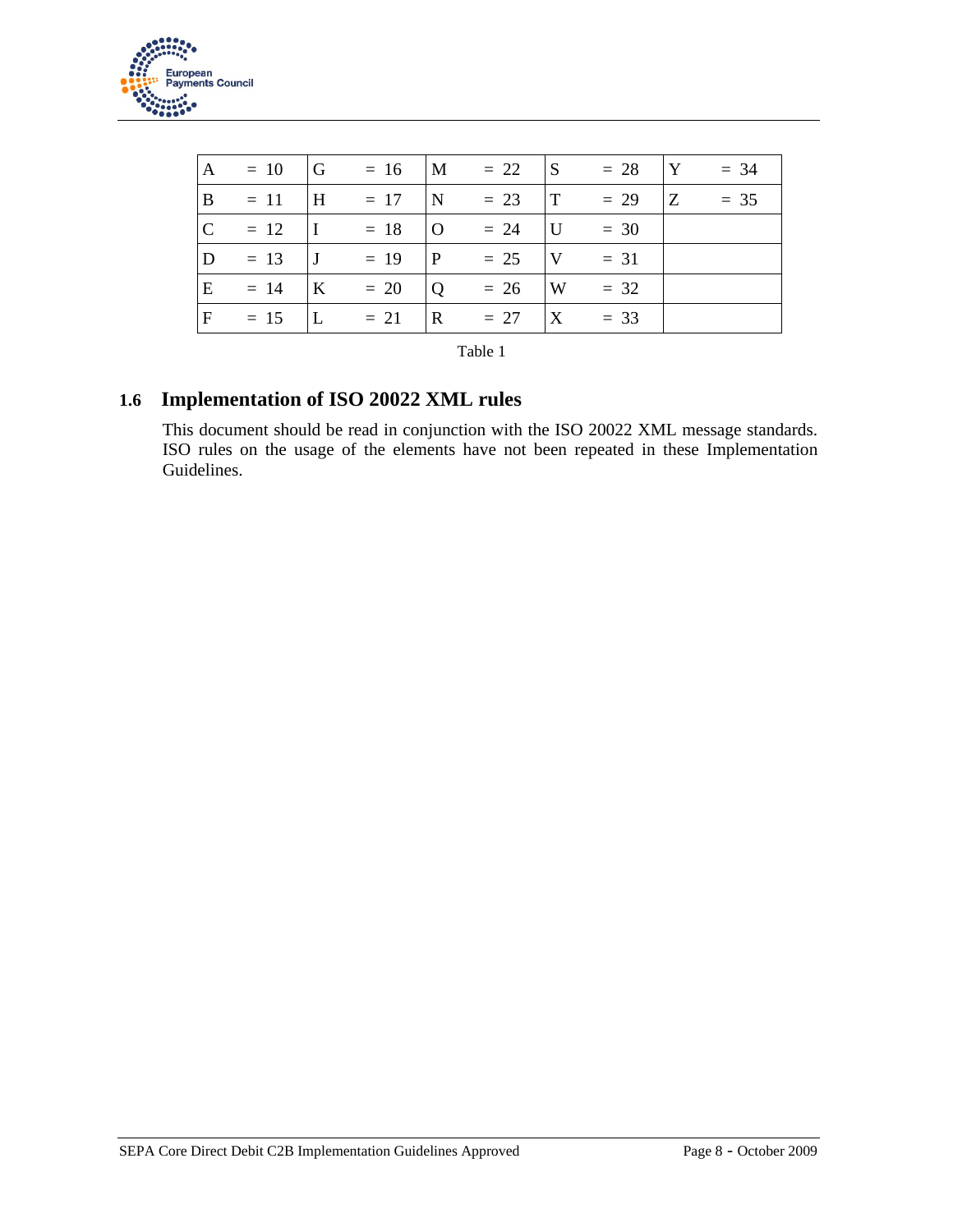

### **2 RECOMMENDED CUSTOMER-TO-BANK AND BANK-TO-CUSTOMER MESSAGES**

The Guidelines prescribe, where relevant and dictated by the Rulebooks, usage rules for the EPC recommended customer-to-bank and bank-to-customer ISO 20022 XML messages. The message elements identified with yellow shading must be provided when mandatory. However, message elements known by the Creditor Bank may be filled in by the Creditor Bank in order to populate the subsequent inter-bank message.

The elements shaded yellow specify the SEPA Core Requirements and are defined in the Rulebook, are required for inter-bank and customer-to-bank processing or are mandatory in the ISO message standards.

### **2.1 Customer to Bank Direct Debit Collection Dataset (DS-03)**

#### **2.1.1 Use of Customer Direct Debit Initiation (pain.008.001.01)**

The message is used to transport the Direct Debit Collection instruction from the Creditor to the Creditor Bank.

The message caters for bulk and single direct debit instructions.

#### **2.1.2 Group Header**

The group header contains information required for the processing of the entire message.

| <b>Index</b> | <b>Mult</b> | <b>Message Element</b>    | <b>SEPA Core Requirements</b>                                                                                                                                                                                                                                    |
|--------------|-------------|---------------------------|------------------------------------------------------------------------------------------------------------------------------------------------------------------------------------------------------------------------------------------------------------------|
| 1.0          | [11]        | + Group Header            |                                                                                                                                                                                                                                                                  |
| 1.1          | [11]        | ++ Message Identification |                                                                                                                                                                                                                                                                  |
| 1.2          | $[11]$      | ++ Creation Date Time     |                                                                                                                                                                                                                                                                  |
| 1.3          | [02]        | ++ Authorisation          |                                                                                                                                                                                                                                                                  |
| 1.4          | [01]        | ++ Batch Booking          | <b>Usage Rule: If present and contains 'TRUE',</b><br>batch booking is requested. If present and<br>contains 'FALSE', booking per transaction is<br>requested.<br><b>Usage Rule:</b> If element is not present, pre-agreed<br>customer-to-bank conditions apply. |
| 1.5          | [11]        | ++ Number Of Transactions |                                                                                                                                                                                                                                                                  |
| 1.6          | [0.1]       | $++$ Control Sum          |                                                                                                                                                                                                                                                                  |
| 1.7          | $[11]$      | ++ Grouping               | Usage Rule: Only 'MIXD' is allowed.                                                                                                                                                                                                                              |
| 1.8          | $[11]$      | ++ Initiating Party       |                                                                                                                                                                                                                                                                  |
| 1.8          | [0.1]       | $+++$ Name                |                                                                                                                                                                                                                                                                  |
| 1.8          | $[01]$      | +++ Postal Address        |                                                                                                                                                                                                                                                                  |
| 1.8          | [0.1]       | $++$ Identification       |                                                                                                                                                                                                                                                                  |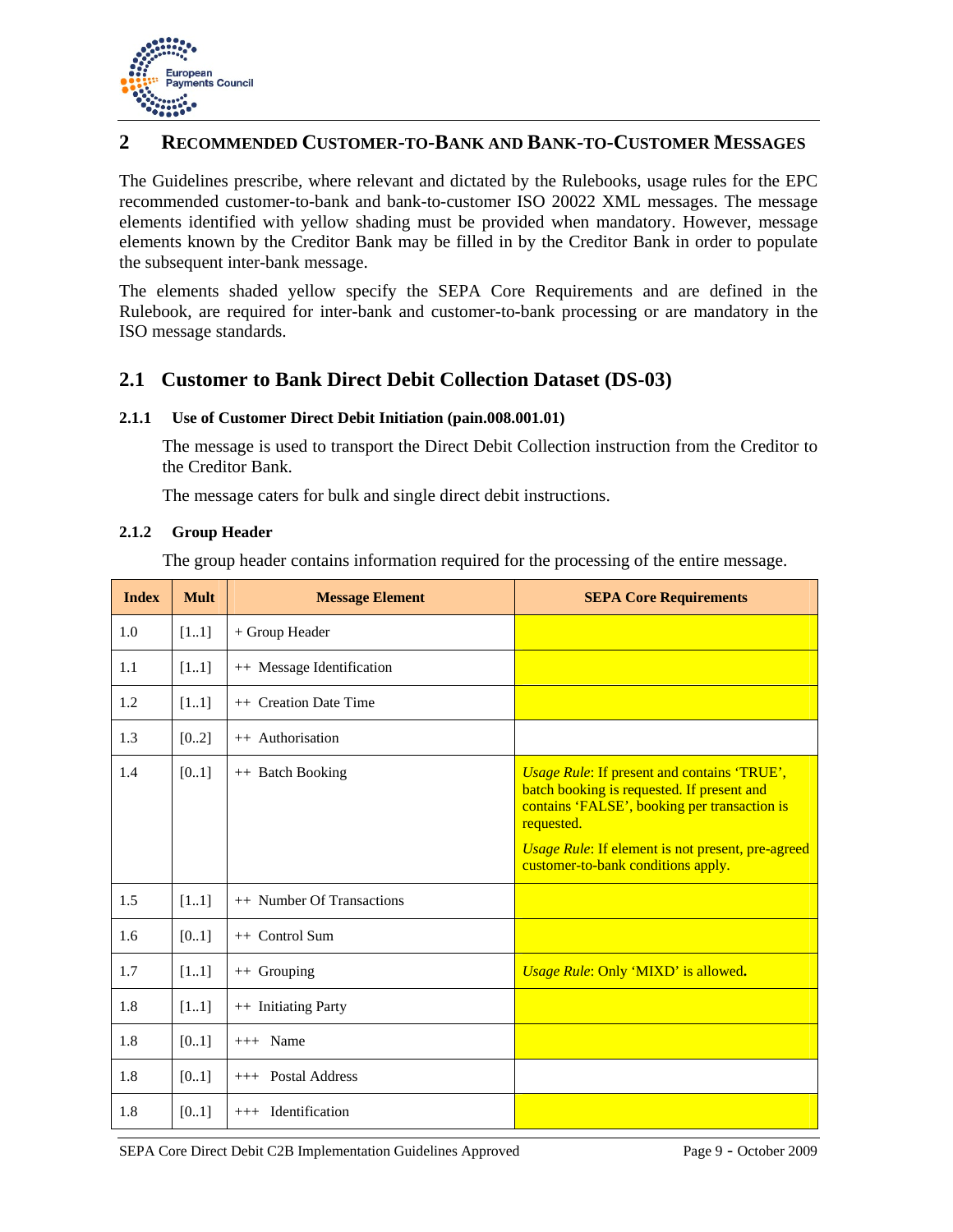

| <b>Index</b> | <b>Mult</b> | <b>Message Element</b>                 | <b>SEPA Core Requirements</b>                                                                                                                                                                   |
|--------------|-------------|----------------------------------------|-------------------------------------------------------------------------------------------------------------------------------------------------------------------------------------------------|
| 1.8          | ${or}$      | Organisation Identification<br>$+++++$ | <i>Format Rule:</i> Only one sub-element of<br>'Organisation Identification' may be present.<br><i>Usage Rule:</i> This element is not to be used to<br>specify Creditor Scheme Identification. |
| 1.8          | $Or\}$      | Private Identification<br>$++++-$      | <b>Format Rule: Only one occurrence of 'Private</b><br>Identification' may be present.<br><i>Usage Rule:</i> This element is not to be used to<br>specify Creditor Scheme Identification.       |
| 1.8          | [0.1]       | Country of Residence<br>$+++$          |                                                                                                                                                                                                 |
| 1.9          | [0.1]       | ++ Forwarding Agent                    |                                                                                                                                                                                                 |

### **2.1.3 Payment Information**

| <b>Index</b> | <b>Mult</b> | <b>Message Element</b>                | <b>SEPA Core Requirements</b>                                                                                                               |
|--------------|-------------|---------------------------------------|---------------------------------------------------------------------------------------------------------------------------------------------|
| 2.0          | [1n]        | + Payment Information                 |                                                                                                                                             |
| 2.1          | [01]        | ++ Payment Information Identification | <b>Usage rule:</b> It is recommended to provide 'Payment'<br><b>Information Identification'.</b>                                            |
| 2.2          | [11]        | ++ Payment Method                     |                                                                                                                                             |
| 2.3          | [01]        | ++ Payment Type Information           | Mandatory                                                                                                                                   |
| 2.4          | [01]        | +++ Instruction Priority              |                                                                                                                                             |
| 2.5          | ${or}$      | +++ Service Level                     | <b>Mandatory</b>                                                                                                                            |
| 2.6          | ${or}$      | $++++$ Code                           | (AT-20 The identification code of the Scheme)                                                                                               |
|              |             |                                       | Usage Rule: Only 'SEPA' is allowed.                                                                                                         |
| 2.7          | $Or\}$      | Proprietary<br>$+++++$                |                                                                                                                                             |
| 2.8          | $Or\}$      | +++ Clearing Channel                  |                                                                                                                                             |
| 2.9          | [01]        | $++$ Local Instrument                 | Mandatory                                                                                                                                   |
| 2.10         | ${or}$      | $++++$ Code                           | (AT-20 The identification code of the Scheme)                                                                                               |
|              |             |                                       | <i>Usage Rule: Only 'CORE' is allowed. 'CORE' is</i><br>used to indicate a Core direct debit.                                               |
|              |             |                                       | <b>Usage Rule: The mixing of Core Direct Debits and</b><br><b>Business-to-Business Direct Debits is not allowed</b><br>in the same message. |
| 2.11         | $Or\}$      | Proprietary<br>$++++-$                |                                                                                                                                             |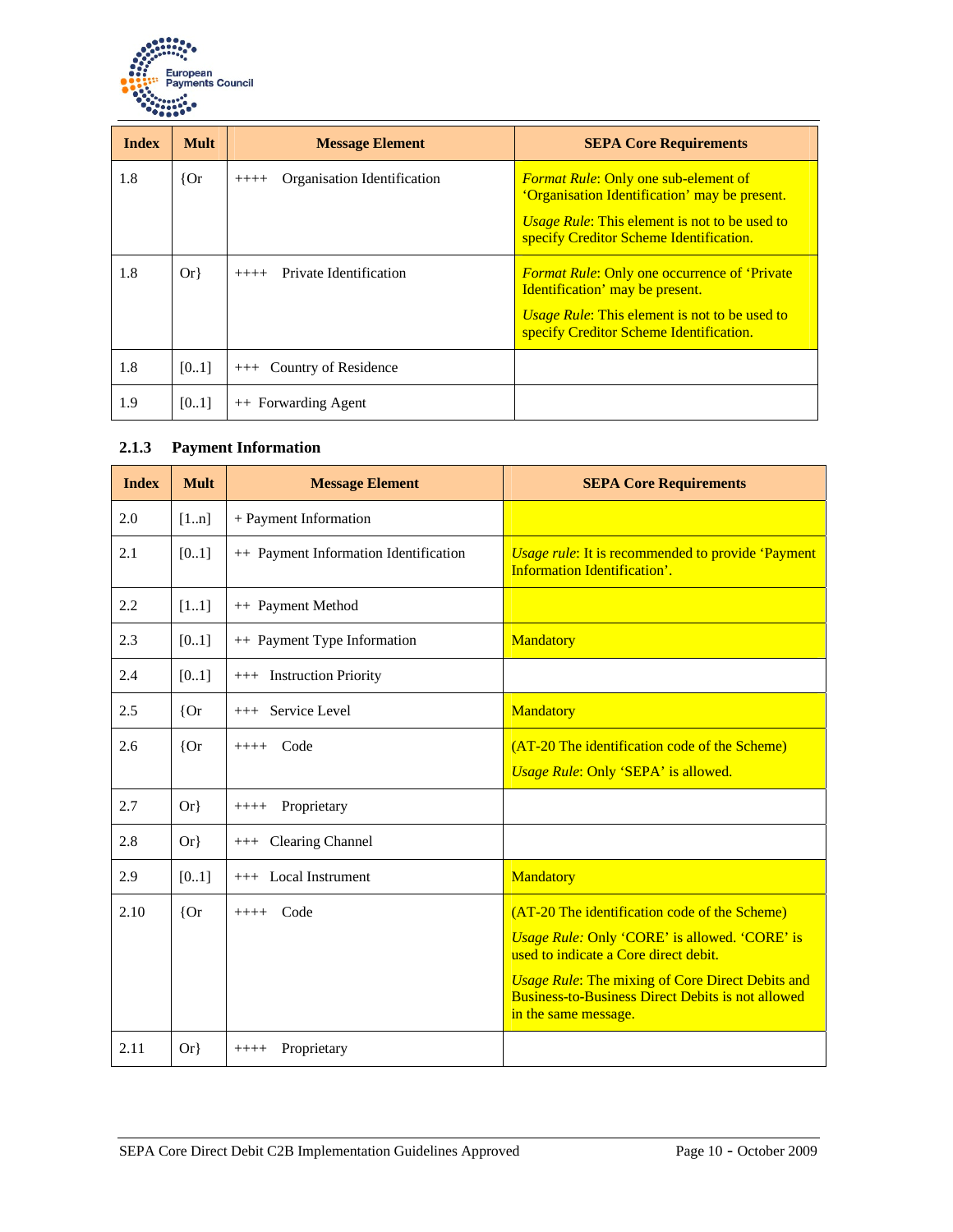

| <b>Index</b> | <b>Mult</b> | <b>Message Element</b>           | <b>SEPA Core Requirements</b>                                                                                                                           |
|--------------|-------------|----------------------------------|---------------------------------------------------------------------------------------------------------------------------------------------------------|
| 2.12         | [01]        | Sequence Type<br>$+++$           | Mandatory<br>(AT-21 Transaction Type)                                                                                                                   |
|              |             |                                  | <b>Usage Rule: If 'Amendment Indicator' is 'TRUE',</b><br>and 'Original Debtor Agent' is set to 'SMNDA',<br>this message element must indicate 'FRST'.  |
| 2.13         | [01]        | <b>Category Purpose</b><br>$+++$ | (AT-59 Category purpose of the Collection)                                                                                                              |
|              |             |                                  | <b>Usage Rule: Depending on the agreement between</b><br>the Creditor and the Creditor Bank, 'Category<br>Purpose' may be forwarded to the Debtor Bank. |
| 2.14         | [11]        | ++ Requested Collection Date     | (AT-11 Due Date of the Collection)                                                                                                                      |
| 2.15         | [11]        | ++ Creditor                      |                                                                                                                                                         |
| 2.15         | [01]        | $+++$ Name                       | <b>Mandatory</b><br>(AT-03 Name of the Creditor)                                                                                                        |
| 2.15         | [01]        | +++ Postal Address               | (AT-05 Address of the Creditor)                                                                                                                         |
| 2.15         | [01]        | Address Type<br>$++++-$          |                                                                                                                                                         |
| 2.15         | [05]        | <b>Address Line</b><br>$++++-$   | <b>Usage Rule: Only two occurrences of are allowed.</b>                                                                                                 |
| 2.15         | [01]        | <b>Street Name</b><br>$++++-$    |                                                                                                                                                         |
| 2.15         | [0.1]       | <b>Building Number</b><br>$++++$ |                                                                                                                                                         |
| 2.15         | [0.1]       | Post Code<br>$++++-$             |                                                                                                                                                         |
| 2.15         | [01]        | <b>Town Name</b><br>$++++-$      |                                                                                                                                                         |
| 2.15         | [01]        | Country Subdivision<br>$+++++$   |                                                                                                                                                         |
| 2.15         | [11]        | Country<br>$+++++$               |                                                                                                                                                         |
| 2.15         | [01]        | +++ Identification               |                                                                                                                                                         |
| 2.15         | [01]        | +++ Country of Residence         |                                                                                                                                                         |
| 2.16         | $[11]$      | ++ Creditor Account              | (AT-04 Account Number of the Creditor).                                                                                                                 |
| 2.16         | $[11]$      | Identification<br>$+++$          | <b>Usage Rule: Only IBAN is allowed.</b>                                                                                                                |
| 2.16         | $[01]$      | $++$ Type                        |                                                                                                                                                         |
| 2.16         | [01]        | +++ Currency                     |                                                                                                                                                         |
| 2.16         | [01]        | $+++$ Name                       |                                                                                                                                                         |
| 2.17         | $[11]$      | ++ Creditor Agent                | <b>Usage Rule: Only BIC is allowed</b>                                                                                                                  |
|              |             |                                  | Usage Rule: BIC must be specified as a stand alone<br>element and not part of 'Combined Identification'.                                                |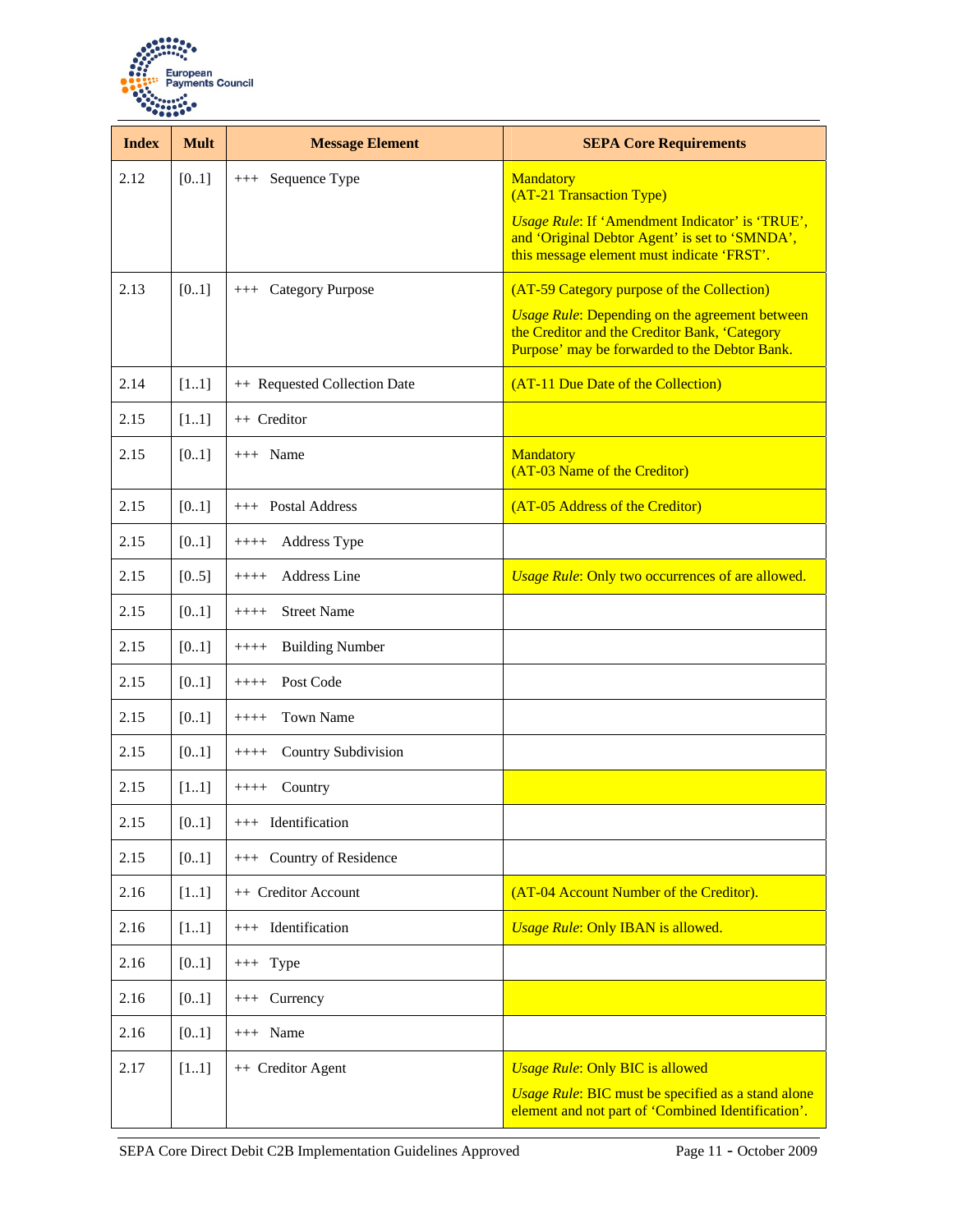

| <b>Index</b> | <b>Mult</b> | <b>Message Element</b>                       | <b>SEPA Core Requirements</b>                                                                                                          |
|--------------|-------------|----------------------------------------------|----------------------------------------------------------------------------------------------------------------------------------------|
| 2.18         | [01]        | ++ Creditor Agent Account                    |                                                                                                                                        |
| 2.19         | [01]        | ++ Ultimate Creditor                         | Usage Rule: This data element may be present<br>either at 'Payment Information' or at 'Direct Debit<br>Transaction Information' level. |
| 2.19         | [01]        | $+++$ Name                                   | (AT-38 Name of the Creditor Reference Party)                                                                                           |
| 2.19         | [01]        | $++$ Postal Address                          |                                                                                                                                        |
| 2.19         | [01]        | $++$ Identification                          | (AT-39 Identification code of the Creditor<br><b>Reference Party)</b>                                                                  |
| 2.19         | ${or}$      | Organisation Identification<br>$+++++$       | Format Rule: Only one sub-element of<br>'Organisation Identification' may be present.                                                  |
| 2.19         | $Or\}$      | Private Identification<br>$++++-$            | <b>Format Rule: Only one occurrence of 'Private</b><br>Identification' may be present.                                                 |
| 2.19         | [01]        | +++ Country of Residence                     |                                                                                                                                        |
| 2.20         | [01]        | ++ Charge Bearer                             | Usage Rule: Only 'SLEV' is allowed.                                                                                                    |
|              |             |                                              | <b><i>Usage Rule:</i></b> It is recommended that this element be<br>specified at 'Payment Information' level.                          |
| 2.21         | [01]        | ++ Charges Account                           |                                                                                                                                        |
| 2.22         | [01]        | ++ Charges Account Agent                     |                                                                                                                                        |
| 2.23         | [1n]        | ++ Direct Debit Transaction Information      |                                                                                                                                        |
| 2.24         | $[11]$      | +++ Payment Identification                   |                                                                                                                                        |
| 2.25         | [01]        | <b>Instruction Identification</b><br>$+++++$ |                                                                                                                                        |
| 2.26         | [11]        | End To End Identification<br>$+++++$         | (AT-10 Creditor's reference of the direct debit<br><b>Collection</b> )                                                                 |
| 2.27         | [01]        | +++ Payment Type Information                 |                                                                                                                                        |
| 2.38         | $[11]$      | +++ Instructed Amount                        | (AT-06 Amount of the Collection in Euro)                                                                                               |
|              |             |                                              | Usage Rule: Only 'EUR' is allowed.                                                                                                     |
|              |             |                                              | Usage Rule: Amount must be 0.01 or more and<br>999999999.99 or less.                                                                   |
|              |             |                                              | <b>Format Rule:</b> The fractional part has a maximum of<br>two digits.                                                                |
| 2.39         | [0.1]       | +++ Charge Bearer                            | Usage Rule: Only 'SLEV' is allowed.                                                                                                    |
| 2.40         | [01]        | +++ Direct Debit Transaction                 | Mandatory                                                                                                                              |
| 2.41         | [01]        | Mandate Related Information<br>$++++$        | Mandatory                                                                                                                              |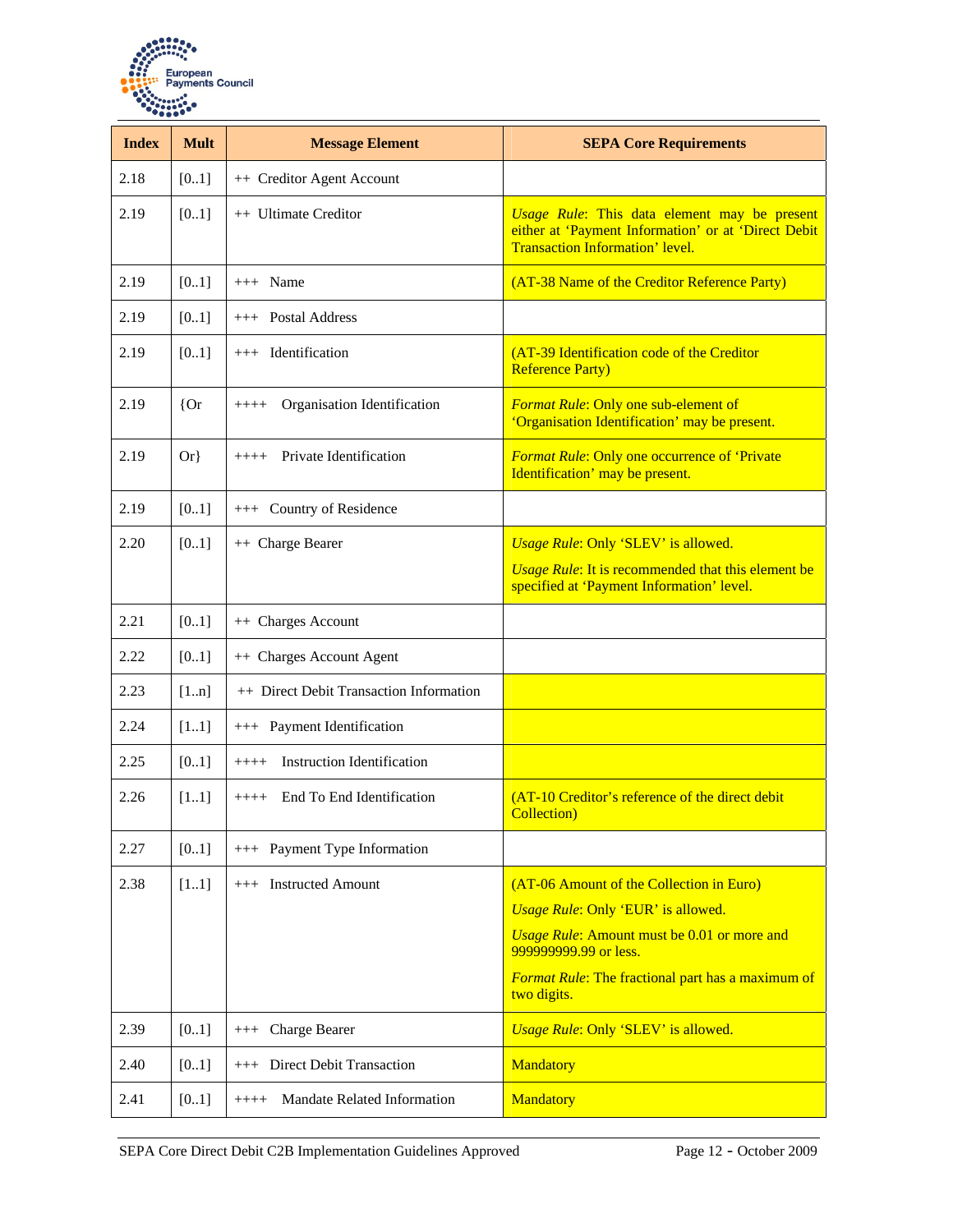

| <b>Index</b> | <b>Mult</b> | <b>Message Element</b>                                | <b>SEPA Core Requirements</b>                                                                                                                                                 |
|--------------|-------------|-------------------------------------------------------|-------------------------------------------------------------------------------------------------------------------------------------------------------------------------------|
| 2.42         | [01]        | Mandate Identification<br>$+++++$                     | Mandatory<br>(AT-01 Unique Mandate Reference)                                                                                                                                 |
| 2.43         | [01]        | Date Of Signature<br>$+++++$                          | <b>Mandatory</b><br>(AT-25 Date of Signing of the Mandate)                                                                                                                    |
| 2.44         | [01]        | Amendment Indicator<br>$+++++$                        |                                                                                                                                                                               |
| 2.45         | [01]        | <b>Amendment Information Details</b><br>$+++++$       | (AT-24 Reason for Amendment of the Mandate)<br><b>Usage Rule: Mandatory if 'Amendment Indicator'</b><br>is TRUE'.<br>The reason code from the Rulebook is indicated           |
|              |             |                                                       | using one of the following message sub-elements.                                                                                                                              |
| 2.46         | [01]        | Original Mandate Identification<br>$+++++$            | (AT-19 Unique Mandate Reference as given by the<br>Original Creditor who issued the Mandate)<br><b>Usage Rule: Mandatory if changes occur in</b>                              |
|              |             |                                                       | 'Mandate Identification', otherwise not to be used.                                                                                                                           |
| 2.47         | [01]        | Original Creditor Scheme<br>$+++++$<br>Identification | <b>Usage Rule: Mandatory if changes occur in</b><br>'Creditor Scheme Identification' and or 'Creditor<br>Scheme Name', otherwise not to be used.                              |
| 2.47         | [01]        | Name<br>$++++++$                                      | (Original AT-03 Name of the Creditor)<br><b>Usage Rule: If present the new' Name' must be</b><br>specified under 'Creditor'.                                                  |
| 2.47         | [01]        | <b>Postal Address</b><br>$++++++$                     |                                                                                                                                                                               |
| 2.47         | [01]        | Identification<br>$++++++$                            | (AT-18 Identifier of the original Creditor who<br>issued the Mandate)                                                                                                         |
| 2.47         | ${or}$      | Organisation Identification<br>++++++++               |                                                                                                                                                                               |
| 2.47         | $Or\}$      | Private Identification<br>++++++++                    | <b>Usage Rule: Private Identification is used to</b><br>identify either an organisation or a private person.                                                                  |
|              |             |                                                       | <b>Usage Rule: 'Identification Type' under 'Other</b><br>Identification must' specify 'SEPA'.                                                                                 |
|              |             |                                                       | <b>Usage Rule: 'Identification' under 'Other</b><br>Identification' must be used with an identifier<br>described in General Message Element<br>Specifications, Chapter 1.5.2. |
|              |             |                                                       | <b>Usage Rule: Only one occurrence of 'Private'</b><br>Identification' is allowed.                                                                                            |
| 2.47         | [01]        | Country of Residence<br>$++++++$                      |                                                                                                                                                                               |
| 2.48         | $[01]$      | Original Creditor Agent<br>$+++++$                    |                                                                                                                                                                               |
| 2.49         | [01]        | Original Creditor Agent<br>$++++++$<br>Account        |                                                                                                                                                                               |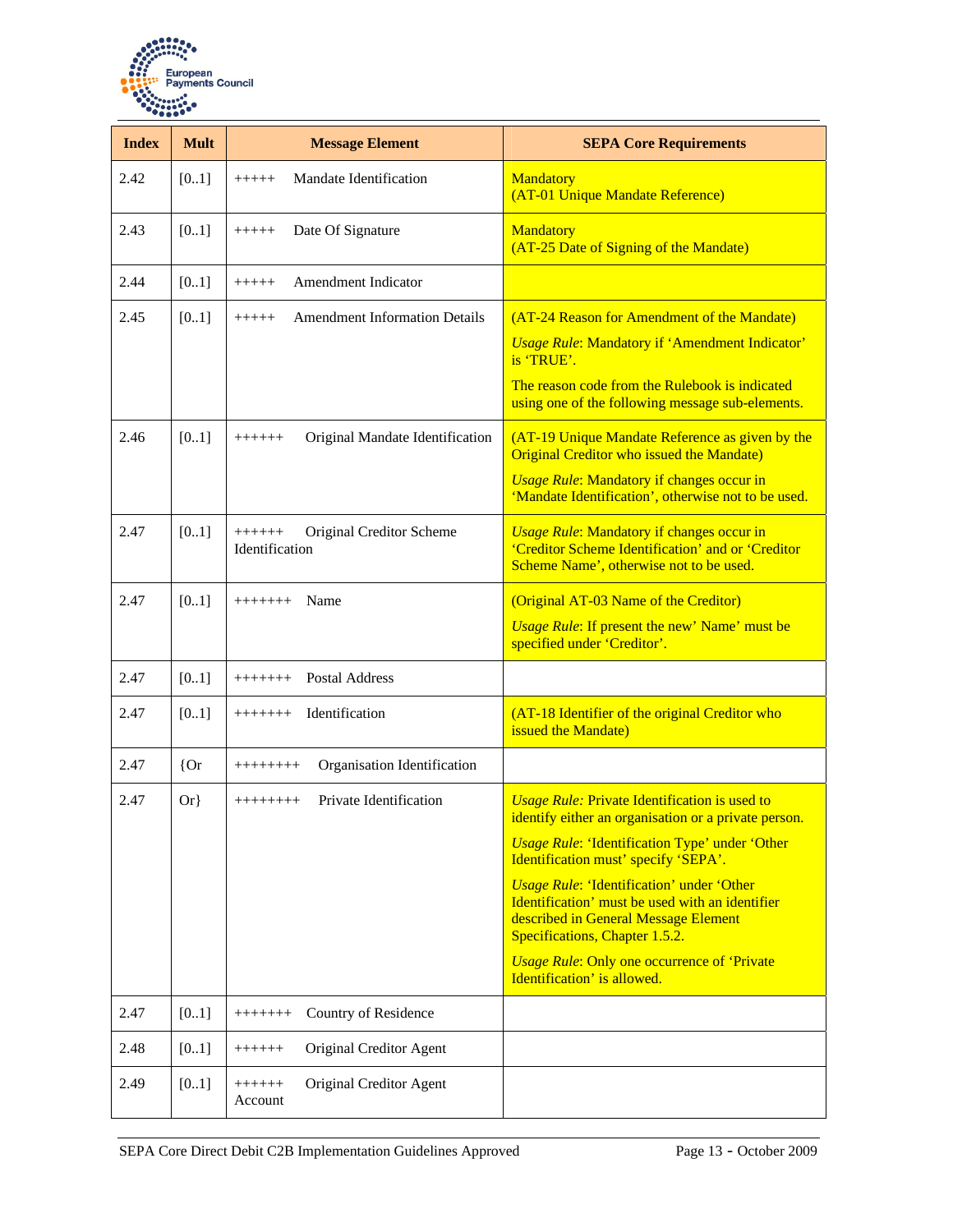

| <b>Index</b> | <b>Mult</b> | <b>Message Element</b>                     | <b>SEPA Core Requirements</b>                                                                                                                                                                                                                                                                                                                                                                                                                                                                              |
|--------------|-------------|--------------------------------------------|------------------------------------------------------------------------------------------------------------------------------------------------------------------------------------------------------------------------------------------------------------------------------------------------------------------------------------------------------------------------------------------------------------------------------------------------------------------------------------------------------------|
| 2.50         | [01]        | Original Debtor<br>$+++++$                 |                                                                                                                                                                                                                                                                                                                                                                                                                                                                                                            |
| 2.51         | [01]        | Original Debtor Account<br>$++++++$        | <b>Usage Rule: Only IBAN allowed.</b><br><b>Usage Rule: To be used only for changes of</b><br>accounts within the same bank.                                                                                                                                                                                                                                                                                                                                                                               |
| 2.52         | [01]        | Original Debtor Agent<br>$+++++$           | <b>Usage Rule: To use 'Proprietary Identification'</b><br>with code 'SMNDA' to indicate same mandate with<br>new Debtor Agent.<br>Usage Rule: To be used with the 'FRST' indicator<br>in the 'Sequence Type'.                                                                                                                                                                                                                                                                                              |
| 2.53         | [01]        | Original Debtor Agent Account<br>$++++++$  |                                                                                                                                                                                                                                                                                                                                                                                                                                                                                                            |
| 2.54         | [01]        | Original Final Collection Date<br>$++++++$ |                                                                                                                                                                                                                                                                                                                                                                                                                                                                                                            |
| 2.55         | [01]        | Original Frequency<br>$++++++$             |                                                                                                                                                                                                                                                                                                                                                                                                                                                                                                            |
| 2.56         | [01]        | Electronic Signature<br>$+++++$            | (AT-16 Placeholder for the electronic signature<br>data, if applicable)<br>(AT-17 Type of Mandate (paper, e-Mandate))<br>(AT-60 Reference of the validation made by the<br>Debtor Bank (if present in DS-03))<br>Usage Rule: If the direct debit is based on an EPC<br>electronic mandate, this data element must contain<br>AT-60 which is the reference to the Mandate<br>Acceptance Report made by the Debtor Bank.<br>Usage Rule: This element is not to be used if the<br>mandate is a paper mandate. |
| 2.57         | [01]        | <b>First Collection Date</b><br>$+++++$    |                                                                                                                                                                                                                                                                                                                                                                                                                                                                                                            |
| 2.58         | [01]        | <b>Final Collection Date</b><br>$+++++$    |                                                                                                                                                                                                                                                                                                                                                                                                                                                                                                            |
| 2.59         | [01]        | Frequency<br>+++++                         |                                                                                                                                                                                                                                                                                                                                                                                                                                                                                                            |
| 2.60         | $[01]$      | Creditor Scheme Identification<br>$++++$   | Mandatory<br><b>Usage Rule:</b> It is recommended that all transactions<br>within the same 'Payment Information' block have<br>the same 'Creditor Scheme Identification'.                                                                                                                                                                                                                                                                                                                                  |
| 2.60         | [0.1]       | Name<br>$+++++$                            |                                                                                                                                                                                                                                                                                                                                                                                                                                                                                                            |
| 2.60         | [01]        | Postal Address<br>$+++++$                  |                                                                                                                                                                                                                                                                                                                                                                                                                                                                                                            |
| 2.60         | [01]        | Identification<br>$+++++$                  | Mandatory<br>(AT-02 Identifier of the Creditor)                                                                                                                                                                                                                                                                                                                                                                                                                                                            |
| 2.60         | ${or}$      | Organisation Identification<br>$++++++$    |                                                                                                                                                                                                                                                                                                                                                                                                                                                                                                            |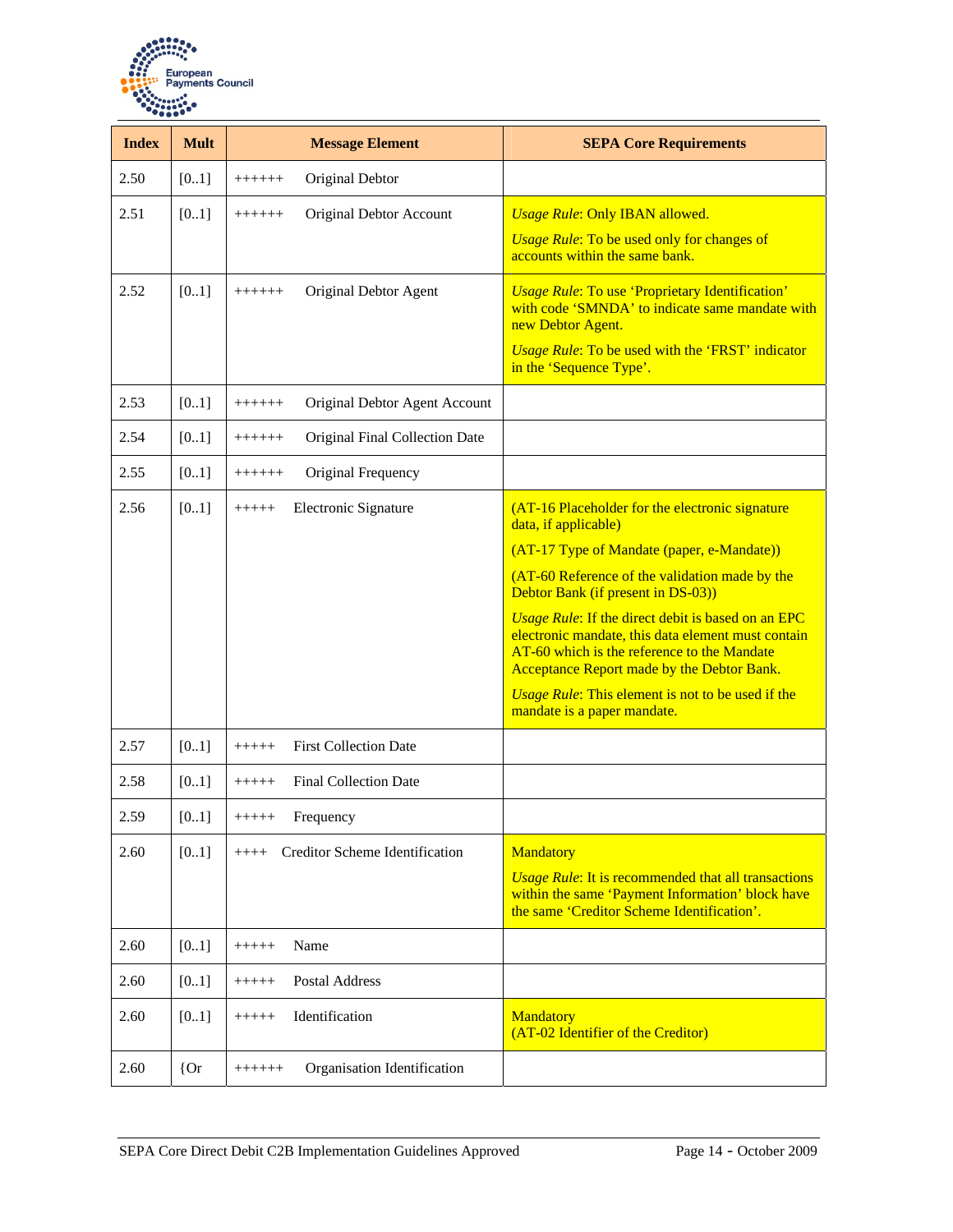

| <b>Index</b> | <b>Mult</b> | <b>Message Element</b>                    | <b>SEPA Core Requirements</b>                                                                                                                                                |
|--------------|-------------|-------------------------------------------|------------------------------------------------------------------------------------------------------------------------------------------------------------------------------|
| 2.60         | $Or\}$      | Private Identification<br>$+++++$         | <b>Usage Rule: Private Identification is used to</b><br>identify either an organisation or a private person.                                                                 |
|              |             |                                           | <b>Usage Rule: 'Identification Type' under 'Other</b><br>Identification' must specify 'SEPA'.                                                                                |
|              |             |                                           | <b>Usage Rule: 'Identification' under 'Other</b><br>Identification' is allowed using an identifier<br>described in General Message Element<br>Specifications, Chapter 1.5.2. |
|              |             |                                           | <b><i>Usage Rule:</i></b> Only one occurrence of 'Private'<br>Identification' is allowed.                                                                                    |
| 2.60         | [01]        | Country of Residence<br>$+++++$           |                                                                                                                                                                              |
| 2.61         | [01]        | Pre Notification Identification<br>$++++$ |                                                                                                                                                                              |
| 2.62         | [01]        | Pre Notification Date<br>$++++$           |                                                                                                                                                                              |
| 2.63         | [01]        | +++ Ultimate Creditor                     | <b>Usage Rule: This data element may be present</b><br>either at 'Payment Information' or at 'Direct Debit<br><b>Transaction Information' level.</b>                         |
| 2.63         | [01]        | Name<br>$++++-$                           | (AT-38 Name of the Creditor Reference Party)                                                                                                                                 |
| 2.63         | [01]        | Postal Address<br>$+++++$                 |                                                                                                                                                                              |
| 2.63         | [01]        | Identification<br>$++++$                  | (AT-39 Identification code of the Creditor<br><b>Reference Party)</b>                                                                                                        |
| 2.63         | ${or}$      | Organisation Identification<br>$+++++$    | Format Rule: Only one sub-element of<br>'Organisation Identification' may be present.                                                                                        |
| 2.63         | $Or\}$      | Private Identification<br>$+++++$         | <b>Format Rule: Only one occurrence of 'Private</b><br>Identification' may be present.                                                                                       |
| 2.63         | [01]        | Country of Residence<br>$+++++$           |                                                                                                                                                                              |
| 2.64         | [11]        | $++$ Debtor Agent                         | (AT-13 BIC of the Debtor Bank)                                                                                                                                               |
|              |             |                                           | <b>Usage Rule: Only BIC is allowed.</b>                                                                                                                                      |
|              |             |                                           | Usage Rule: BIC must be specified as a stand alone<br>element and not as part of 'Combined<br>Identification'.                                                               |
| 2.65         | [01]        | +++ Debtor Agent Account                  |                                                                                                                                                                              |
| 2.66         | [11]        | $++$ Debtor                               |                                                                                                                                                                              |
| 2.66         | [01]        | Name<br>$++++-$                           | Mandatory<br>(AT-14 Name of the Debtor)                                                                                                                                      |
| 2.66         | [01]        | Postal Address<br>$+++++$                 | (AT-09 Address of the Debtor)                                                                                                                                                |
| 2.66         | [01]        | Address Type<br>$+++++$                   |                                                                                                                                                                              |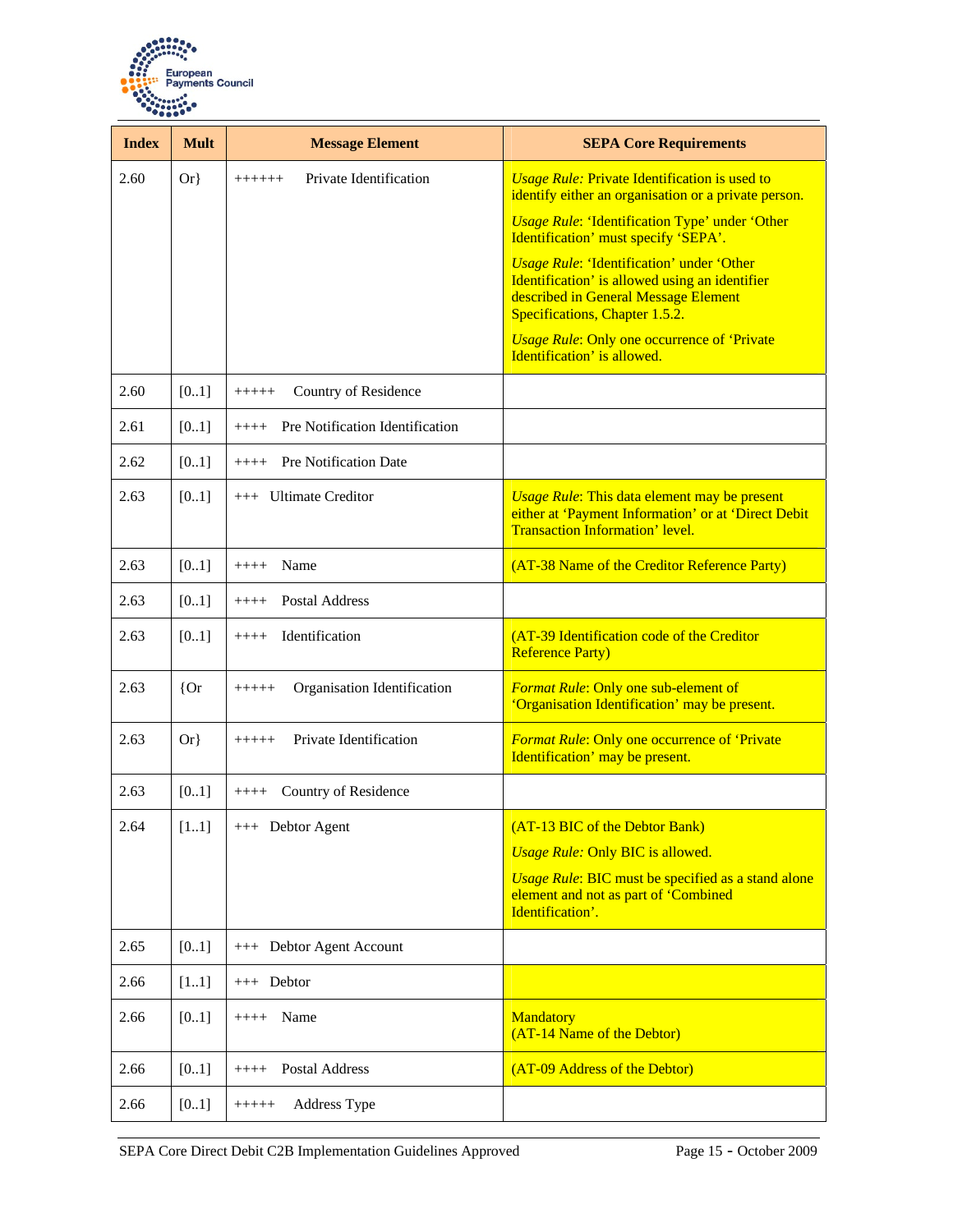

| <b>Index</b> | <b>Mult</b> | <b>Message Element</b>                 | <b>SEPA Core Requirements</b>                                                                                                                       |
|--------------|-------------|----------------------------------------|-----------------------------------------------------------------------------------------------------------------------------------------------------|
| 2.66         | [05]        | <b>Address Line</b><br>$+++++$         | Usage Rule: Only two occurrences are allowed.                                                                                                       |
| 2.66         | [01]        | <b>Street Name</b><br>$+++++$          |                                                                                                                                                     |
| 2.66         | [01]        | <b>Building Numb</b><br>$+++++$        |                                                                                                                                                     |
| 2.66         | [01]        | Post Code<br>$+++++$                   |                                                                                                                                                     |
| 2.66         | [01]        | <b>Town Name</b><br>$+++++$            |                                                                                                                                                     |
| 2.66         | [01]        | Country Subdivision<br>$+++++$         |                                                                                                                                                     |
| 2.66         | $[11]$      | Country<br>$+++++$                     |                                                                                                                                                     |
| 2.66         | [01]        | Identification<br>$+++++$              | (AT-27 Debtor identification code)                                                                                                                  |
| 2.66         | ${or}$      | Organisation Identification<br>$+++++$ | Format Rule: Only one sub-element of<br>'Organisation Identification' may be present.                                                               |
| 2.66         | $Or\}$      | Private Identification<br>$+++++$      | <b>Format Rule: Only one occurrence of 'Private</b><br>Identification' may be present.                                                              |
| 2.66         | [01]        | Country of Residence<br>$++++$         |                                                                                                                                                     |
| 2.67         | $[11]$      | +++ Debtor Account                     | (AT-07 Account Number of the Debtor)<br><b>Usage Rule: Only IBAN is allowed.</b>                                                                    |
| 2.68         | [01]        | +++ Ultimate Debtor                    | <b>Usage Rule: Mandatory, if provided by the Debtor</b><br>in the Mandate.                                                                          |
| 2.68         | [01]        | $++++$ Name                            | (AT-15 Name of the Debtor Reference Party)                                                                                                          |
| 2.68         | [01]        | $++++$ Postal Address                  |                                                                                                                                                     |
| 2.68         | [01]        | ++++ Identification                    | (AT-37 Identification code of the Debtor Reference<br>Party)                                                                                        |
| 2.68         | ${or}$      | Organisation Identification<br>$+++++$ | Format Rule: Only one sub-element of<br>'Organisation Identification' may be present.                                                               |
| 2.68         | $Or\}$      | Private Identification<br>$+++++$      | <b>Format Rule: Only one occurrence of 'Private</b><br>Identification' may be present.                                                              |
| 2.68         | [01]        | ++++ Country of Residence              |                                                                                                                                                     |
| 2.69         | [01]        | +++ Instruction for Creditor Agent     |                                                                                                                                                     |
| 2.70         | [01]        | +++ Purpose                            | (AT-58 Purpose of the Collection)                                                                                                                   |
| 2.71         | ${or}$      | $++++$ Code                            | Usage Rule: Only codes from the ISO 20022<br>ExternalPurposeCode list are allowed. See<br>http://www.iso20022.org/Payments_External_Code_Lists.page |
| 2.72         | $Or\}$      | Proprietary<br>$+++++$                 |                                                                                                                                                     |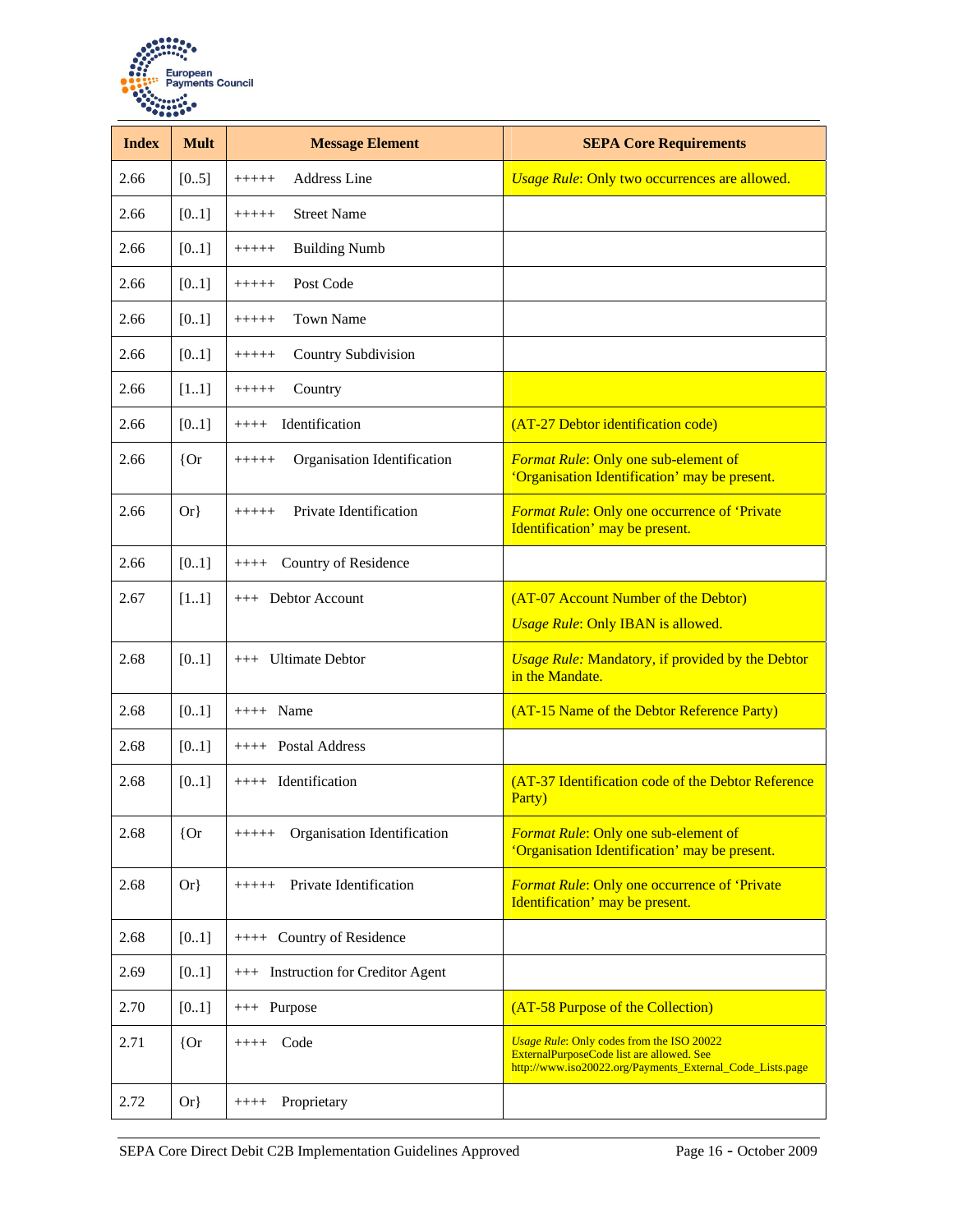

| <b>Index</b> | <b>Mult</b> | <b>Message Element</b>                           | <b>SEPA Core Requirements</b>                                                                                                                                                                           |
|--------------|-------------|--------------------------------------------------|---------------------------------------------------------------------------------------------------------------------------------------------------------------------------------------------------------|
| 2.73         | [010]       | +++ Regulatory Reporting                         |                                                                                                                                                                                                         |
| 2.82         | [01]        | $+++$ Tax                                        |                                                                                                                                                                                                         |
| 2.83         | [010]       | <b>Related Remittance Information</b><br>$+++$   |                                                                                                                                                                                                         |
| 2.90         | [01]        | +++ Remittance Information                       | (AT-22 Remittance information from the Creditor)                                                                                                                                                        |
|              |             |                                                  | <b>Usage Rule: Either 'Structured' or 'Unstructured',</b><br>may be present.                                                                                                                            |
| 2.91         | [0n]        | $++++$ Unstructured                              | <b>Usage Rule: 'Unstructured' may carry structured</b><br>remittance information, as agreed between the<br><b>Creditor and the Debtor.</b>                                                              |
|              |             |                                                  | Format Rule: Only one occurrence of<br>'Unstructured' is allowed.                                                                                                                                       |
| 2.92         | [0n]        | Structured<br>$+++++$                            | <b>Usage Rule: 'Structured' can be used, provided the</b><br>tags and the data within the 'Structured' element do<br>not exceed 140 characters in length.                                               |
|              |             |                                                  | Format Rule: Only one occurrence of 'Structured'<br>is allowed.                                                                                                                                         |
| 2.93         | [01]        | Referred Document Information<br>$+++++$         |                                                                                                                                                                                                         |
| 2.99         | [0.1]       | <b>Referred Document Related Date</b><br>$+++++$ |                                                                                                                                                                                                         |
| 2.100        | [0n]        | <b>Referred Document Amount</b><br>$+++++$       |                                                                                                                                                                                                         |
| 2.106        | [01]        | <b>Creditor Reference Information</b><br>$+++++$ | <b>Usage Rule: When present, the Creditor Bank is not</b><br>obliged to validate the reference information.                                                                                             |
|              |             |                                                  | <b>Usage Rule: When used, both 'Creditor Reference</b><br>Type' and 'Creditor Reference' must be present.                                                                                               |
| 2.107        | [01]        | Creditor Reference Type<br>$++++++$              |                                                                                                                                                                                                         |
| 2.108        | ${or}$      | $++++++$<br>Code                                 | Usage Rule : Only 'SCOR' is allowed.                                                                                                                                                                    |
| 2.109        | $Or\}$      | Proprietary<br>$++++++$                          |                                                                                                                                                                                                         |
| 2.110        | [0.1]       | <b>Issuer</b><br>$++++++$                        |                                                                                                                                                                                                         |
| 2.111        | [01]        | <b>Creditor Reference</b><br>$+++++$             | <b>Usage Rule: If a Creditor Reference contains a</b><br>check digit, the receiving bank is not required to<br>validate this.                                                                           |
|              |             |                                                  | <b>Usage Rule:</b> If the receiving bank validates the<br>check digit and if this validation fails, the bank may<br>continue its processing and send the transaction to<br>the next party in the chain. |
| 2.112        | [01]        | Invoicer<br>$+++++$                              |                                                                                                                                                                                                         |
| 2.113        | [0.1]       | Invoicee<br>$+++++$                              |                                                                                                                                                                                                         |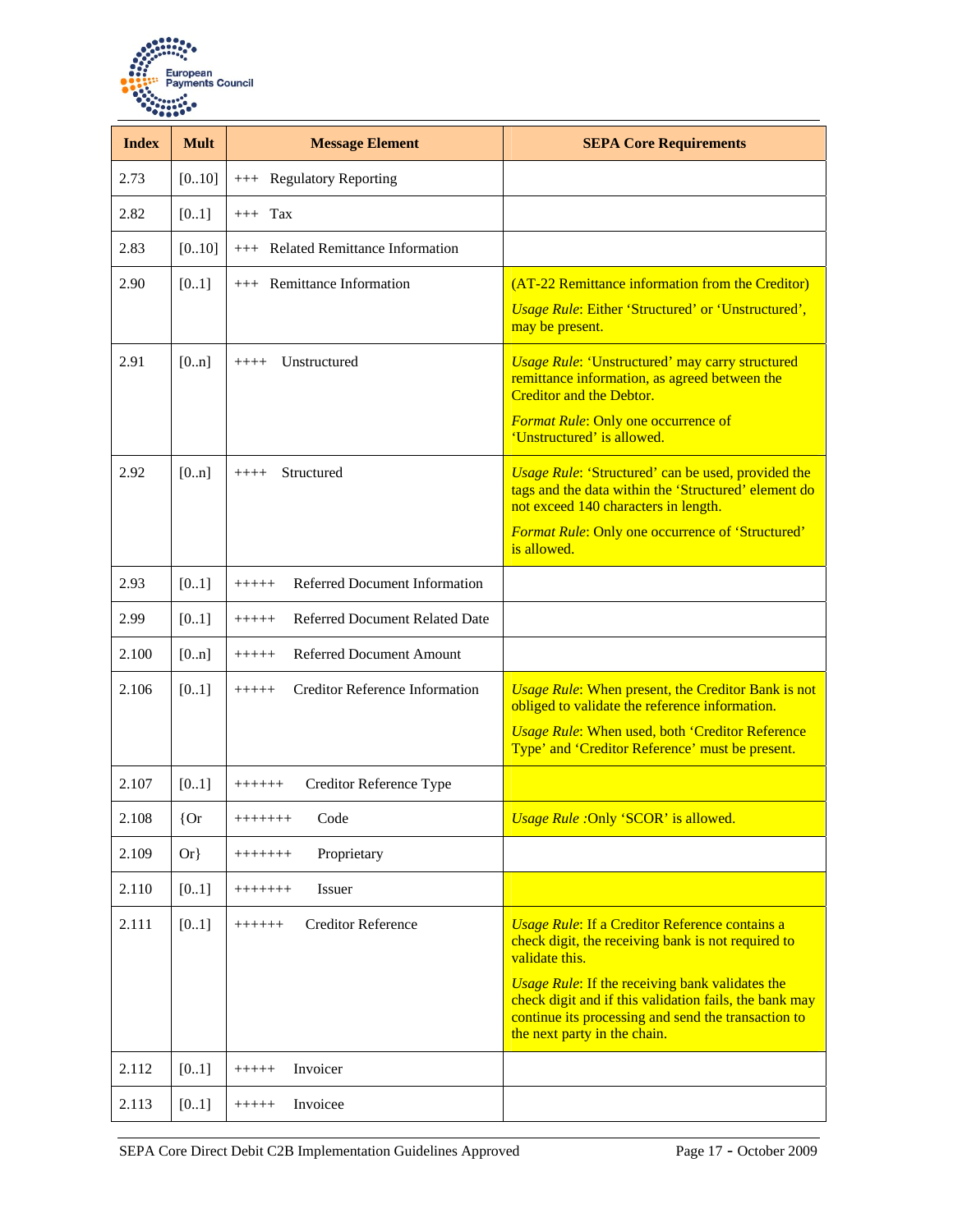

| <b>Index</b> | <b>Mult</b> | <b>Message Element</b>                                 | <b>SEPA Core Requirements</b> |
|--------------|-------------|--------------------------------------------------------|-------------------------------|
| 2.114        | [01]        | <b>Additional Remittance</b><br>$+++++$<br>Information |                               |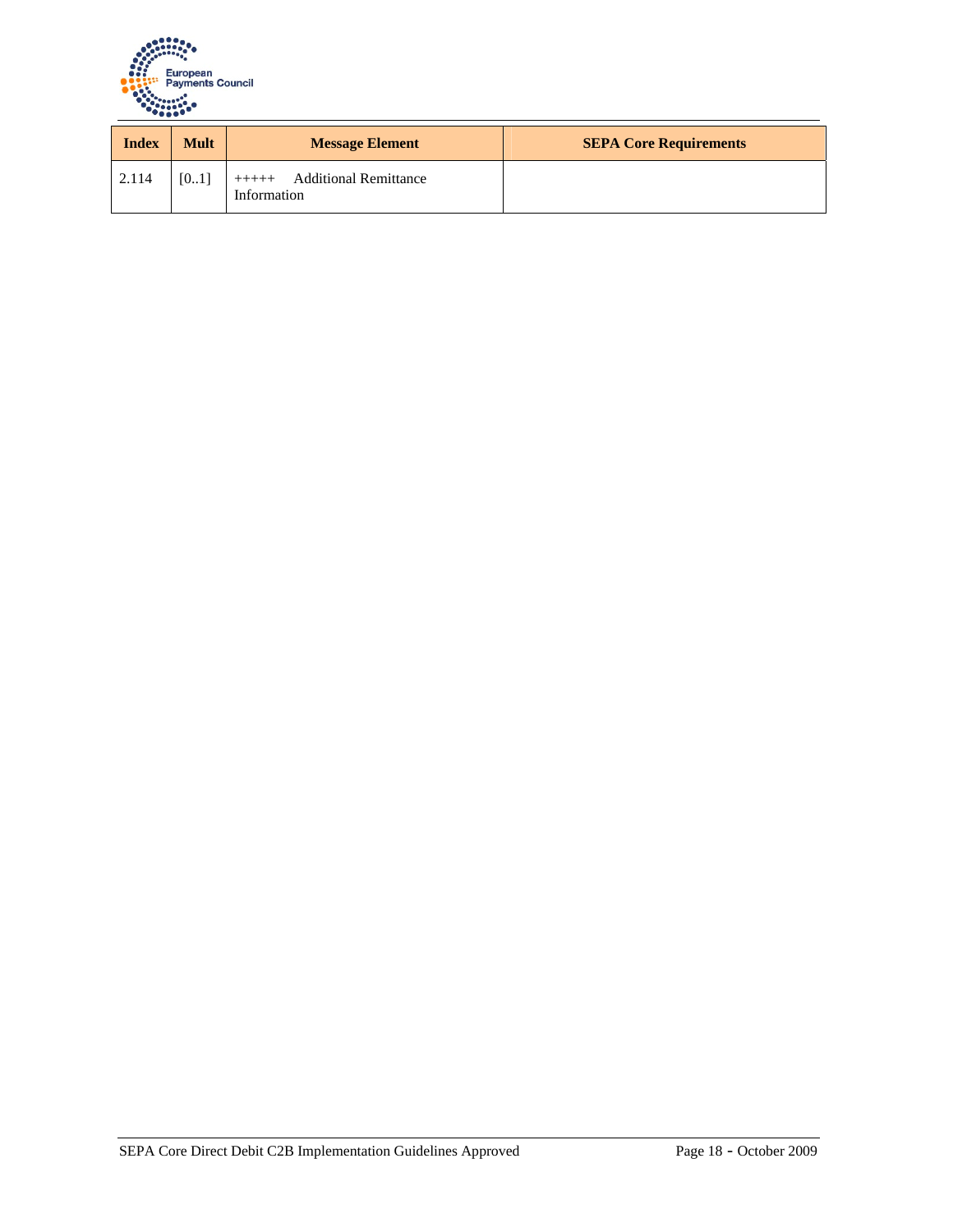

## **2.2 Customer to Bank Reversal Instruction for a Collection (Based on DS-07 and DS-03)**

#### **2.2.1 Use of the Customer to Bank Payment Reversal (pain.007.001.01)**

The use of this message is recommended. The message elements identified with yellow shading must be provided. However, message elements known by the Creditor Bank may be filled in by the Creditor's Bank for populating the subsequent inter-bank message. This is a matter between the Creditor and the Creditor's Bank.

The message is used to transport the Customer to Bank Reversal Instruction for a Collection sent by the Creditor to the Creditor bank.

The message caters for bulk and single reversal instructions.

**Note:** Attribute R1 in DS-07 is indicated by the 'Message Name', 'pain.007.001.01' and the 'Original Message Name Identification, 'pain.003.001.01'.

**Note:** Message elements under 'Original Transaction Reference' sequence are based on DS-04 attributes.

#### **2.2.2 Group Header**

The group header contains information required for the processing of the entire message.

| <b>Index</b> | <b>Mult</b> | <b>Message Element</b>                 | <b>SEPA Core Requirements</b>                                                                                                                      |
|--------------|-------------|----------------------------------------|----------------------------------------------------------------------------------------------------------------------------------------------------|
| 1.0          | $[11]$      | + Group Header                         |                                                                                                                                                    |
| 1.1          | [11]        | ++ Message Identification              |                                                                                                                                                    |
| 1.2          | $[11]$      | ++ Creation Date Time                  |                                                                                                                                                    |
| 1.3          | [02]        | ++ Authorisation                       |                                                                                                                                                    |
| 1.4          | [01]        | ++ Batch Booking                       | Usage Rule: If individual debits are required,<br>FALSE must be used. If the element is not used,<br>pre-agreed customer-to-bank conditions apply. |
| 1.5          | [11]        | ++ Number Of Transactions              |                                                                                                                                                    |
| 1.6          | [01]        | $++$ Control Sum                       |                                                                                                                                                    |
| 1.7          | [01]        | ++ Group Reversal                      | <b>Usage Rule:</b> It is recommended that 'FALSE' is<br>used.                                                                                      |
| 1.8          | [01]        | ++ Initiating Party                    |                                                                                                                                                    |
|              |             | $+++$ Name                             |                                                                                                                                                    |
|              |             | $++$ Postal Address                    |                                                                                                                                                    |
|              |             | $++$ Identification                    |                                                                                                                                                    |
|              |             | Organisation Identification<br>$++++-$ | <b>Usage Rule: Only one sub-element of</b><br>'Organisation Identification' may be present.                                                        |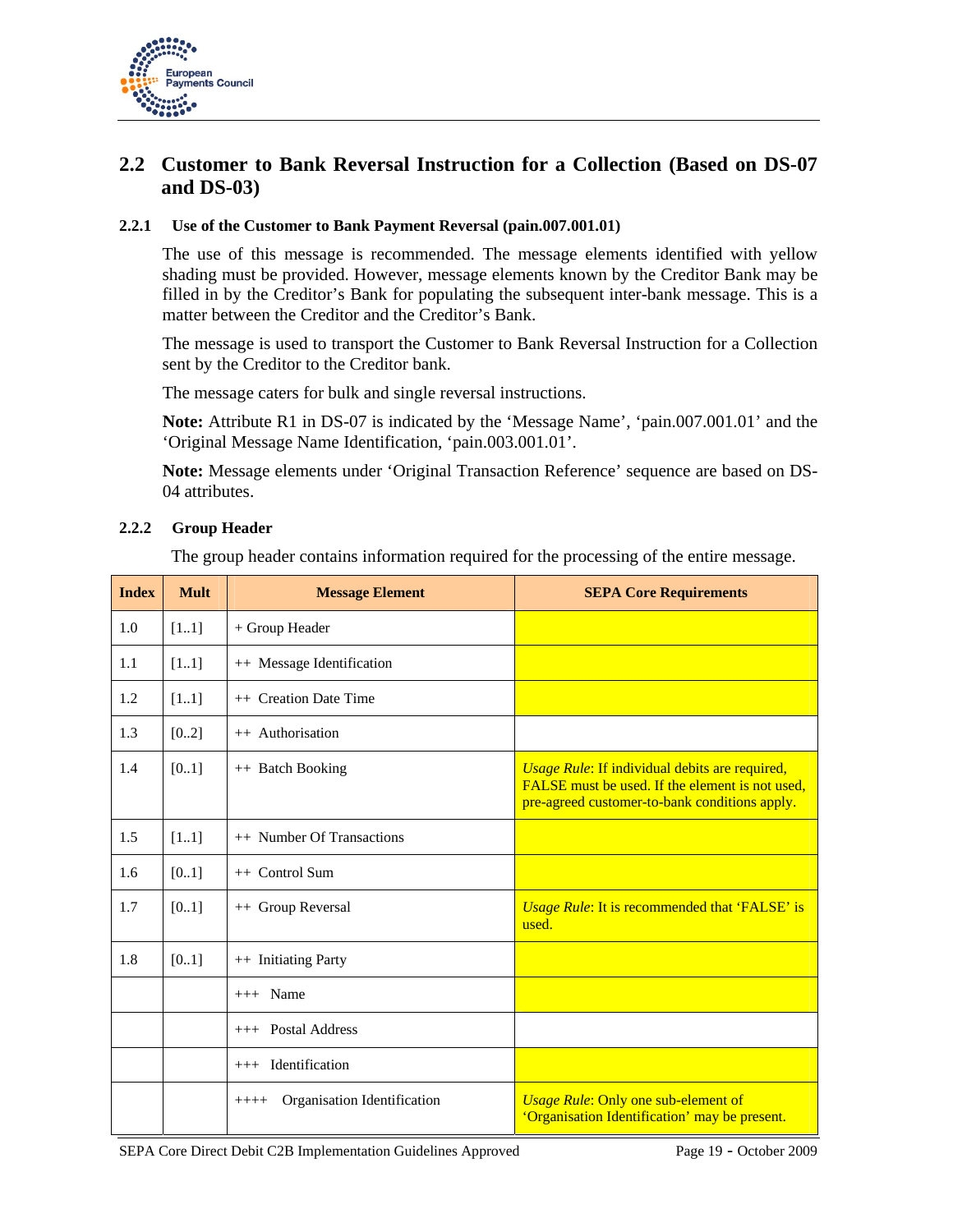

| <b>Index</b> | <b>Mult</b> | <b>Message Element</b>            | <b>SEPA Core Requirements</b>                                                  |
|--------------|-------------|-----------------------------------|--------------------------------------------------------------------------------|
|              |             | Private Identification<br>$++++-$ | Usage Rule: Only one occurrence of 'Private'<br>Identification may be present. |
|              |             | Country of Residence<br>$+++$     |                                                                                |
| 1.9          | [01]        | ++ Forwarding Agent               |                                                                                |
| 1.10         | [01]        | ++ Debtor Agent                   |                                                                                |
| 1.11         | [0.1]       | ++ Creditor Agent                 | (AT-12 BIC of the Creditor bank)                                               |

### **2.2.3 Original Group information**

| <b>Index</b> | <b>Mult</b> | <b>Message Element</b>                        | <b>SEPA Core Requirements</b>                                                                                                   |
|--------------|-------------|-----------------------------------------------|---------------------------------------------------------------------------------------------------------------------------------|
| 2.0          | $[11]$      | + Original Group Information                  |                                                                                                                                 |
| 2.1          | $[11]$      | ++ Original Message Identification            |                                                                                                                                 |
| 2.2          | $[11]$      | ++ Original Message Name Identification       |                                                                                                                                 |
| 2.3          | [01]        | ++ Original Creation Date and Time            |                                                                                                                                 |
| 2.4          | [0n]        | ++ Reversal Reason Information                | Usage Rule: Only one occurrence is allowed.                                                                                     |
| 2.5          | [01]        | +++ Reversal Originator                       |                                                                                                                                 |
| 2.6          | [01]        | $++$ Reversal Reason                          | <i>Usage Rule: 'Reversal Reason'</i> must be present<br>either in 'Original Group Information' or<br>'Transaction Information'. |
| 2.7          | ${or}$      | Code<br>$+++++$                               | (AT-31 Reversal reason code)<br>See Message Element Specifications below.                                                       |
| 2.8          | $Or\}$      | Proprietary<br>$+++++$                        |                                                                                                                                 |
| 2.9          | [01]        | +++ Additional Reversal Reason<br>Information |                                                                                                                                 |

#### **2.2.4 Transaction Information**

| <b>Index</b> | <b>Mult</b> | <b>Message Element</b>                                   | <b>SEPA Core Requirements</b> |
|--------------|-------------|----------------------------------------------------------|-------------------------------|
| 3.0          | [0n]        | + Transaction Information                                |                               |
| 3.1          | [0.1]       | $++$ Reversal Identification                             |                               |
| 3.2          | [0.1]       | ++ Original Payment Information<br><b>Identification</b> |                               |
| 3.3          | [0.1]       | ++ Original Instruction Identification                   |                               |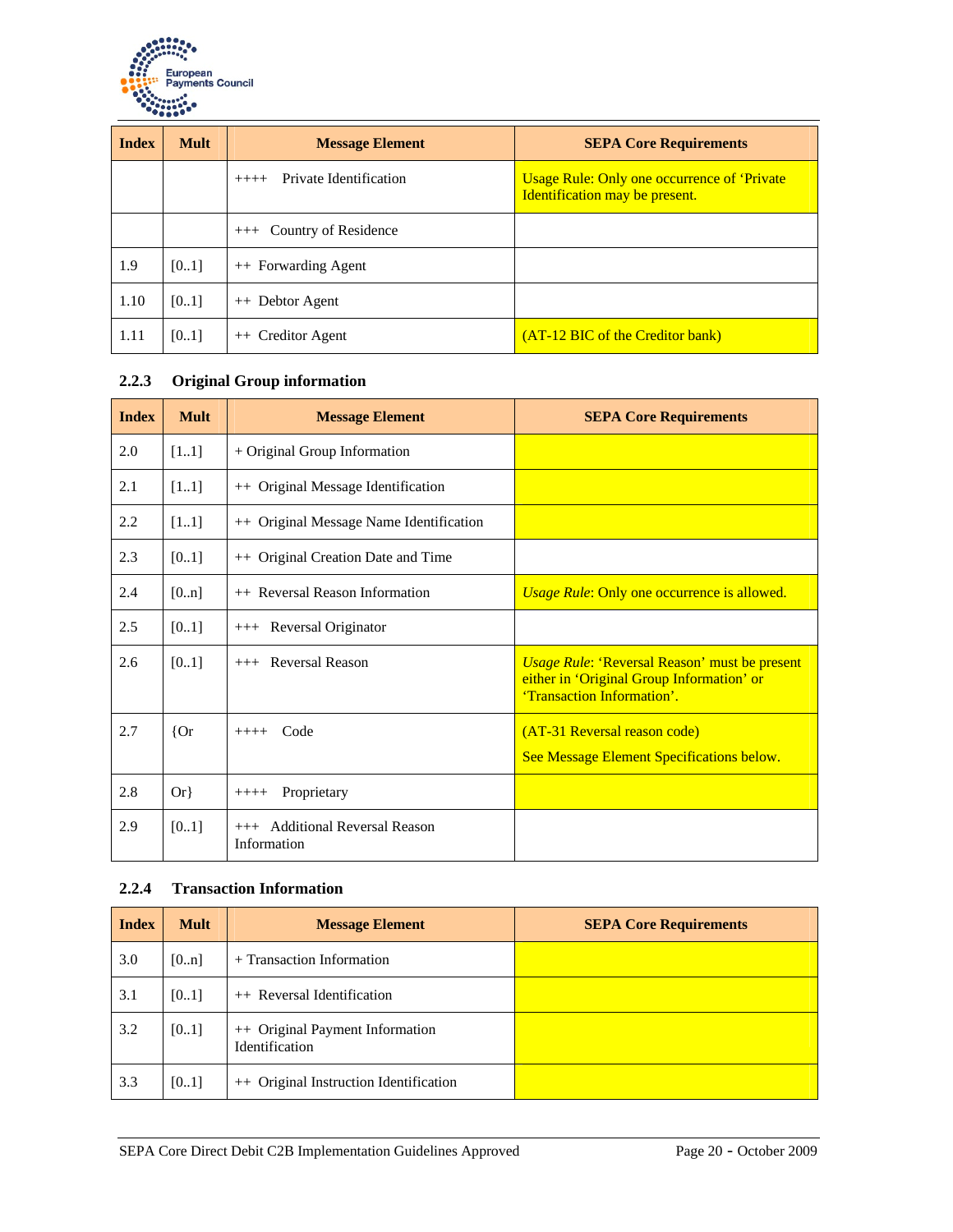

| <b>Index</b> | <b>Mult</b> | <b>Message Element</b>                        | <b>SEPA Core Requirements</b>                                                                                                                                                                                                                                                                                                             |
|--------------|-------------|-----------------------------------------------|-------------------------------------------------------------------------------------------------------------------------------------------------------------------------------------------------------------------------------------------------------------------------------------------------------------------------------------------|
| 3.4          | [01]        | ++ Original End To End Identification         | (AT-10 Creditor reference of the direct debit<br><b>Collection</b> )                                                                                                                                                                                                                                                                      |
| 3.5          | [01]        | ++ Original Instructed Amount                 | (AT-06 Amount of the Collection in euro)                                                                                                                                                                                                                                                                                                  |
| 3.6          | [01]        | ++ Reversed Instructed Amount                 | <b><i>Usage Rule:</i></b> Amount of the Reversal must be the<br>same as the Amount of the Collection in euro<br>$(AT-06)$ .<br>Usage Rule: Only 'EUR' is allowed.<br>Usage Rule: Amount must be 0.01 or more and<br>999999999.99 or less.<br>Format Rule: The fractional part has a<br>maximum of two digits.                             |
| 3.7          | [01]        | ++ Charge Bearer                              | Usage Rule: Only 'SLEV' is allowed.                                                                                                                                                                                                                                                                                                       |
| 3.8          | [0n]        | ++ Reversal Reason Information                | Usage Rule: Only one occurrence is allowed.                                                                                                                                                                                                                                                                                               |
| 3.9          | [01]        | +++ Reversal Originator                       |                                                                                                                                                                                                                                                                                                                                           |
| 3.10         | [01]        | +++ Reversal Reason                           | <b>Usage Rule: 'Reversal Reason' must be present</b><br>either in 'Original Group Information' or<br>'Transaction Information'.                                                                                                                                                                                                           |
| 3.11         | ${or}$      | Code<br>$++++$                                | (AT-31 Reversal reason code)                                                                                                                                                                                                                                                                                                              |
| 3.12         | $Or\}$      | Proprietary<br>$++++-$                        |                                                                                                                                                                                                                                                                                                                                           |
| 3.13         | [01]        | +++ Additional Reversal Reason<br>Information |                                                                                                                                                                                                                                                                                                                                           |
| 3.14         | [01]        | ++ Original Transaction Reference             | <b>Mandatory</b><br>(An exact copy of all attributes of the received<br>DS-04 which is being reversed)<br><b>Usage Rule: The message elements under</b><br>'Original Transaction Reference' must be<br>populated with the same value as the message<br>elements of the original instruction, as defined<br>within the following elements. |
| 3.15         | [01]        | <b>Interbank Settlement Amount</b><br>$+++$   |                                                                                                                                                                                                                                                                                                                                           |
| 3.16         | [01]        | $+++$ Amount                                  |                                                                                                                                                                                                                                                                                                                                           |
| 3.21         | [01]        | +++ Interbank Settlement Date                 |                                                                                                                                                                                                                                                                                                                                           |
| 3.22         | ${or}$      | +++ Requested Execution Date                  |                                                                                                                                                                                                                                                                                                                                           |
| 3.23         | $Or\}$      | +++ Requested Collection Date                 | (AT-11 Due date of the Collection)                                                                                                                                                                                                                                                                                                        |
| 3.24         | [01]        | Creditor Scheme Identification<br>$+++$       | (AT-02 Identifier of the Creditor)                                                                                                                                                                                                                                                                                                        |
| 3.25         | [01]        | +++ Settlement Information                    |                                                                                                                                                                                                                                                                                                                                           |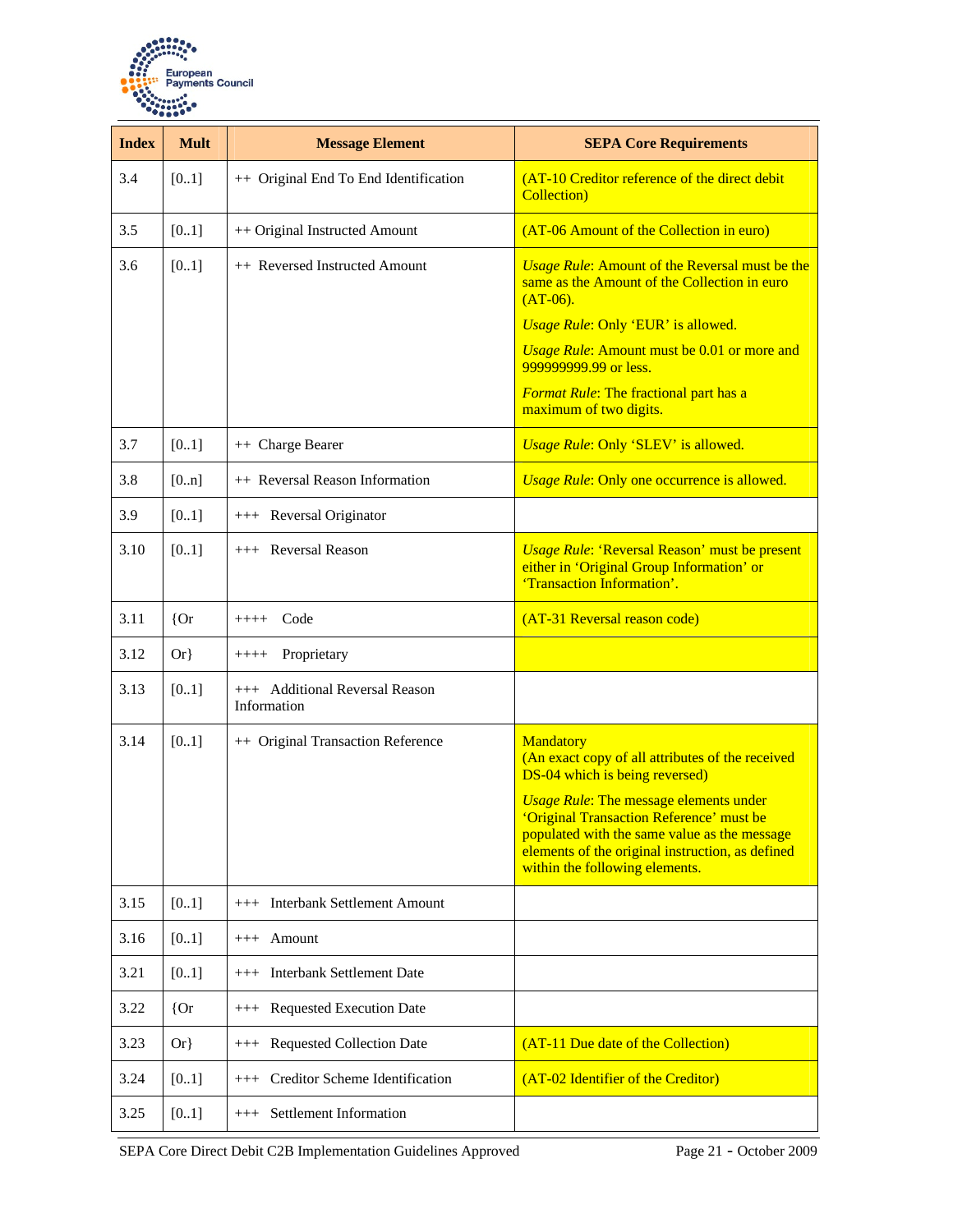

| <b>Index</b> | <b>Mult</b> | <b>Message Element</b>          | <b>SEPA Core Requirements</b>                                                                                                                                                                                                                                                                                                                                                                                                                                                                                    |
|--------------|-------------|---------------------------------|------------------------------------------------------------------------------------------------------------------------------------------------------------------------------------------------------------------------------------------------------------------------------------------------------------------------------------------------------------------------------------------------------------------------------------------------------------------------------------------------------------------|
| 3.37         | [0.1]       | +++ Payment Type Information    | (AT-20 Identification code of the Scheme)<br>(AT-21 Transaction Type)<br>(AT-59 Category purpose of the Collection)                                                                                                                                                                                                                                                                                                                                                                                              |
| 3.48         | [0.1]       | +++ Payment Method              |                                                                                                                                                                                                                                                                                                                                                                                                                                                                                                                  |
| 3.49         | [0.1]       | +++ Mandate Related Information | (AT-01 Unique Mandate reference)<br>(AT-16 Placeholder for the electronic signature<br>data, if applicable)<br>(AT-17 Type of Mandate (paper, e-Mandate))<br>(AT-18 Identifier of the original Creditor who<br>issued the Mandate)<br>(AT-19 Unique mandate reference as given by<br>the original creditor who issued the mandate)<br>(AT-24 Reason for Amendment of the Mandate)<br>(AT-25 Signing date of the Mandate)<br>(AT-60 Reference of the validation made by the<br>Debtor Bank (if present in DS-03)) |
| 3.68         | [01]        | Remittance Information<br>$+++$ | (AT-22 Remittance information)                                                                                                                                                                                                                                                                                                                                                                                                                                                                                   |
| 3.93         | [0.1]       | +++ Ultimate Debtor             | (AT-15 Name of the Debtor Reference Party)<br>(AT-37 Identification code of the Debtor<br><b>Reference Party)</b>                                                                                                                                                                                                                                                                                                                                                                                                |
| 3.94         | [0.1]       | $++$ Debtor                     | (AT-14 Name of the Debtor)<br>(AT-09 Address of the Debtor)<br>(AT-27 Debtor identification code)                                                                                                                                                                                                                                                                                                                                                                                                                |
| 3.95         | [01]        | +++ Debtor Account              | (AT-07 Account number (IBAN) of the Debtor)                                                                                                                                                                                                                                                                                                                                                                                                                                                                      |
| 3.96         | [0.1]       | +++ Debtor Agent                | (AT-13 BIC of the Debtor Bank)                                                                                                                                                                                                                                                                                                                                                                                                                                                                                   |
| 3.97         | [01]        | +++ Debtor Agent Account        |                                                                                                                                                                                                                                                                                                                                                                                                                                                                                                                  |
| 3.98         | [01]        | +++ Creditor Agent              | (AT-12 BIC of the Creditor Bank)                                                                                                                                                                                                                                                                                                                                                                                                                                                                                 |
| 3.99         | [0.1]       | +++ Creditor Agent Account      |                                                                                                                                                                                                                                                                                                                                                                                                                                                                                                                  |
| 3.100        | $[01]$      | $++$ Creditor                   | (AT-03 Name of the Creditor)<br>(AT-05 Address of the Creditor)                                                                                                                                                                                                                                                                                                                                                                                                                                                  |
| 3.101        | [01]        | +++ Creditor Account            | (AT-04 Account number (IBAN) of the<br><b>Creditor</b> )                                                                                                                                                                                                                                                                                                                                                                                                                                                         |
| 3.102        | [01]        | +++ Ultimate Creditor           | (AT-38 Name of the Credit Reference Party)<br>(AT-39 Identification code of the Credit<br><b>Reference Party)</b>                                                                                                                                                                                                                                                                                                                                                                                                |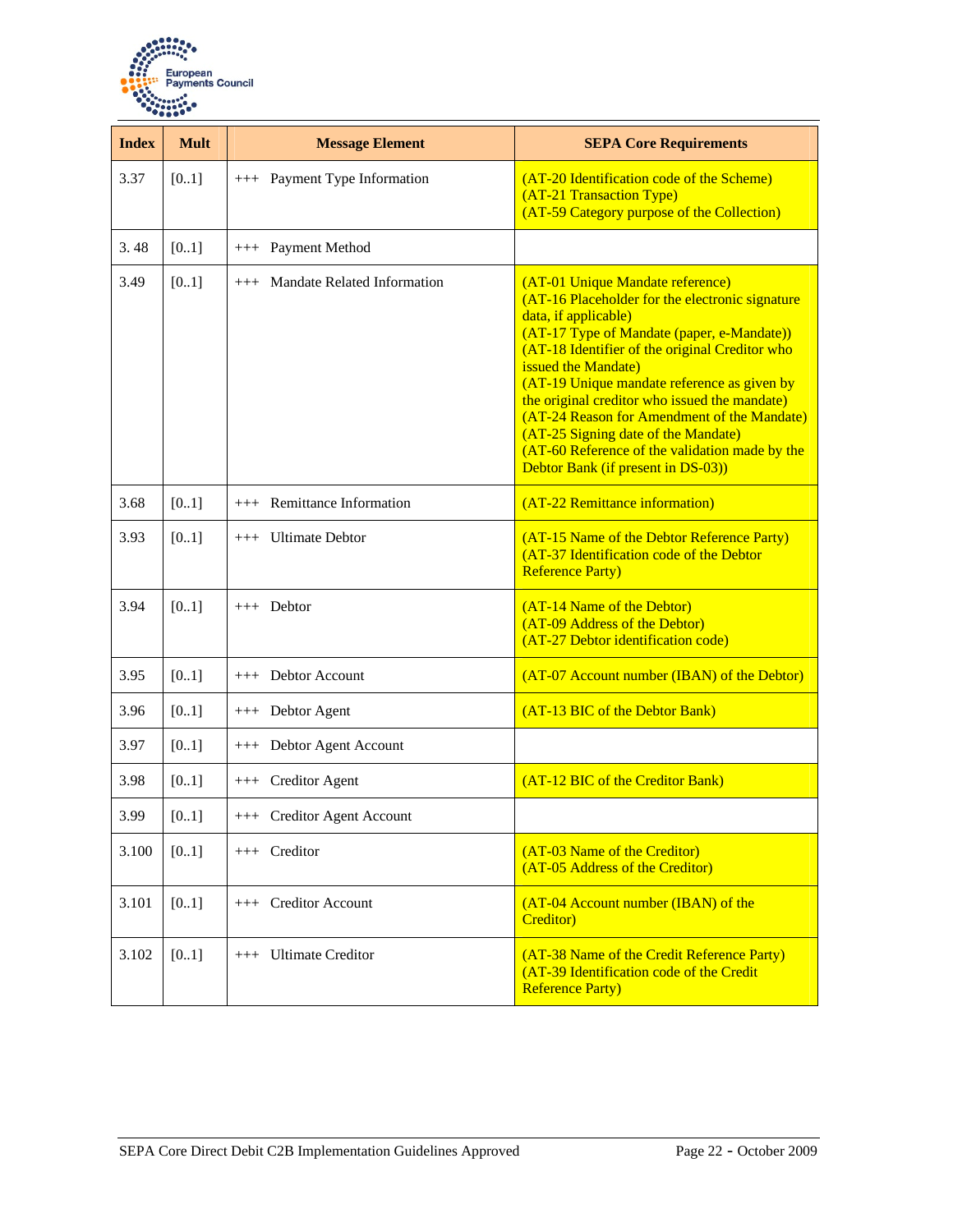

### **2.2.5 Message Element Specifications**

The reasons for the reversal presented in the Rulebook are mapped to the ISO codes as follows: Other codes may be used when the Creditor has requested the reversal.

| <b>ISO Code</b> | <b>ISO</b> Name | <b>SEPA Reason as specified in the Rulebook</b> |
|-----------------|-----------------|-------------------------------------------------|
| AM05            | Duplication     | Duplicate entry                                 |

Codes to be used in 'Proprietary' of the 'Reversal Reason'

| <b>ISO Code</b> | <b>ISO</b> Name                     | <b>SEPA Reason as specified in the Rulebook</b> |
|-----------------|-------------------------------------|-------------------------------------------------|
| MS02            | NotSpecifiedReasonCustomerGenerated | <b>Reason not specified</b>                     |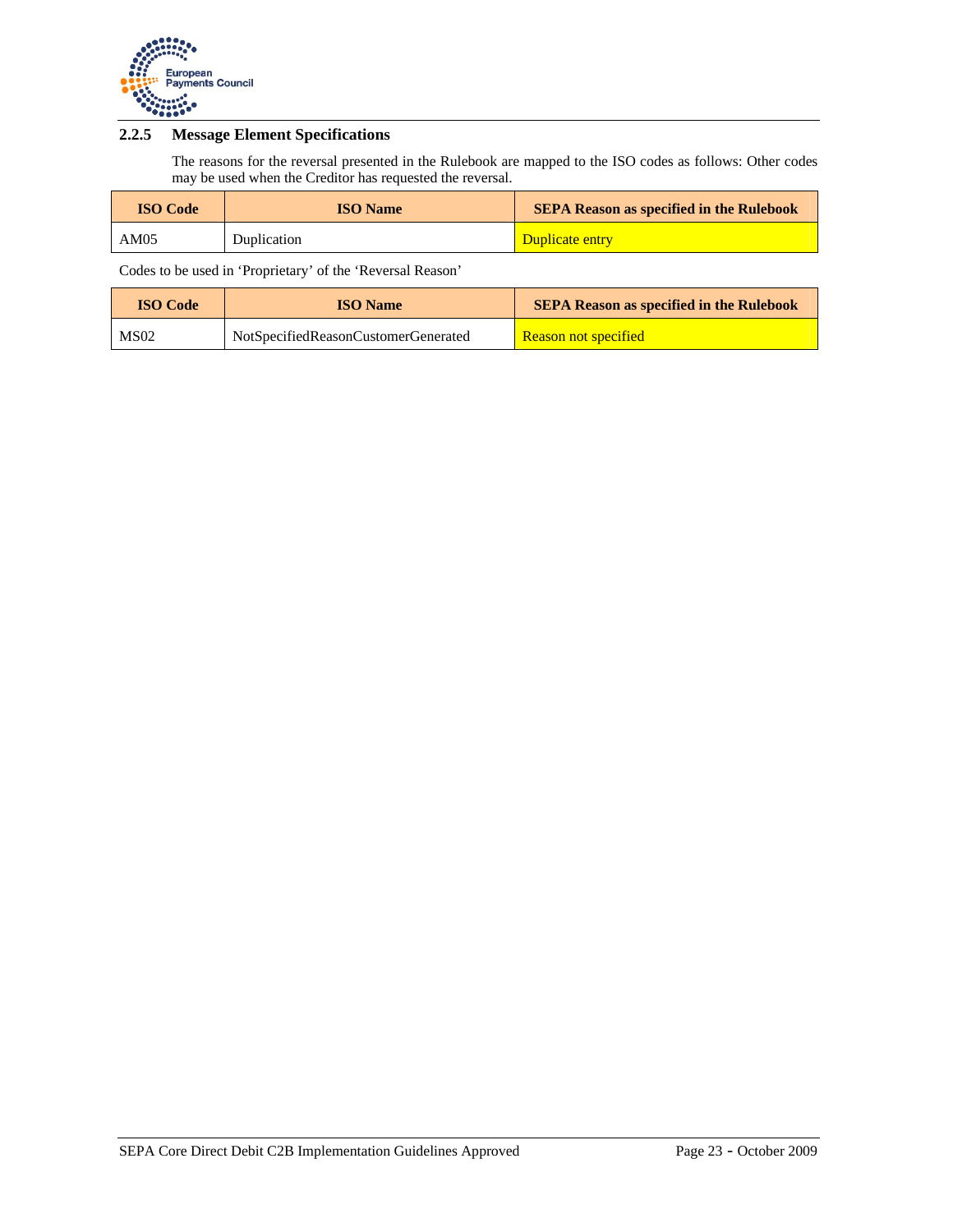

## **2.3 Bank to Customer Direct Debit Reject Dataset (Based on DS-05)**

#### **2.3.1 Use of the Payment Status Report (pain.002.001.02)**

The code 'RJCT' must be used in 'Group Status' or 'Transaction Status', to transport the Direct Debit Reject instruction between the bank and its remitting customer.

The message caters for bulk and single reject instructions.

**Note**: Attribute R1 in DS-05 is implied by the 'Message Name', 'pain.002.001.02', the 'Original Message Name Identification', 'pain.003.001.01' and the 'Status' set to 'RJCT'.

**Note**: R4 is not applicable to reject instructions.

**Note**: Message elements under 'Original Transaction Reference' sequences are based on DS-03 attributes.

#### **2.3.2 Group Header**

The group header contains information required for the processing of the entire message.

| <b>Index</b> | <b>Mult</b> | <b>Message Element</b>    | <b>SEPA Core Requirements</b>                                   |
|--------------|-------------|---------------------------|-----------------------------------------------------------------|
| 1.0          | $[11]$      | + Group Header            |                                                                 |
| 1.1          | [11]        | ++ Message Identification | (R5 Specific reference of the bank initiating the<br>R-message) |
| 1.2          | $[11]$      | ++ Creation Date Time     |                                                                 |
| 1.3          | [01]        | ++ Initiating Party       |                                                                 |
| 1.4          | [01]        | ++ Forwarding Agent       |                                                                 |
| 1.5          | [01]        | ++ Debtor Agent           |                                                                 |
| 1.6          | [01]        | ++ Creditor Agent         | (AT-12 BIC code of the Creditor Bank)                           |
| 1.7          | [0.1]       | ++ Instructing Agent      |                                                                 |
| 1.8          | [01]        | ++ Instructed Agent       |                                                                 |

#### **2.3.3 Original Group Information and Status**

| <b>Index</b> | <b>Mult</b> | <b>Message Element</b>                  | <b>SEPA Core Requirements</b> |
|--------------|-------------|-----------------------------------------|-------------------------------|
| 2.0          | [11]        | + Original Group Information And Status |                               |
| 2.1          | ${or}$      | ++ Original Message Identification      |                               |
| 2.2          | $Or\}$      | ++ Network File Name                    |                               |
| 2.3          | [11]        | ++ Original Message Name Identification |                               |
| 2.4          | [01]        | ++ Original Creation Date and Time      |                               |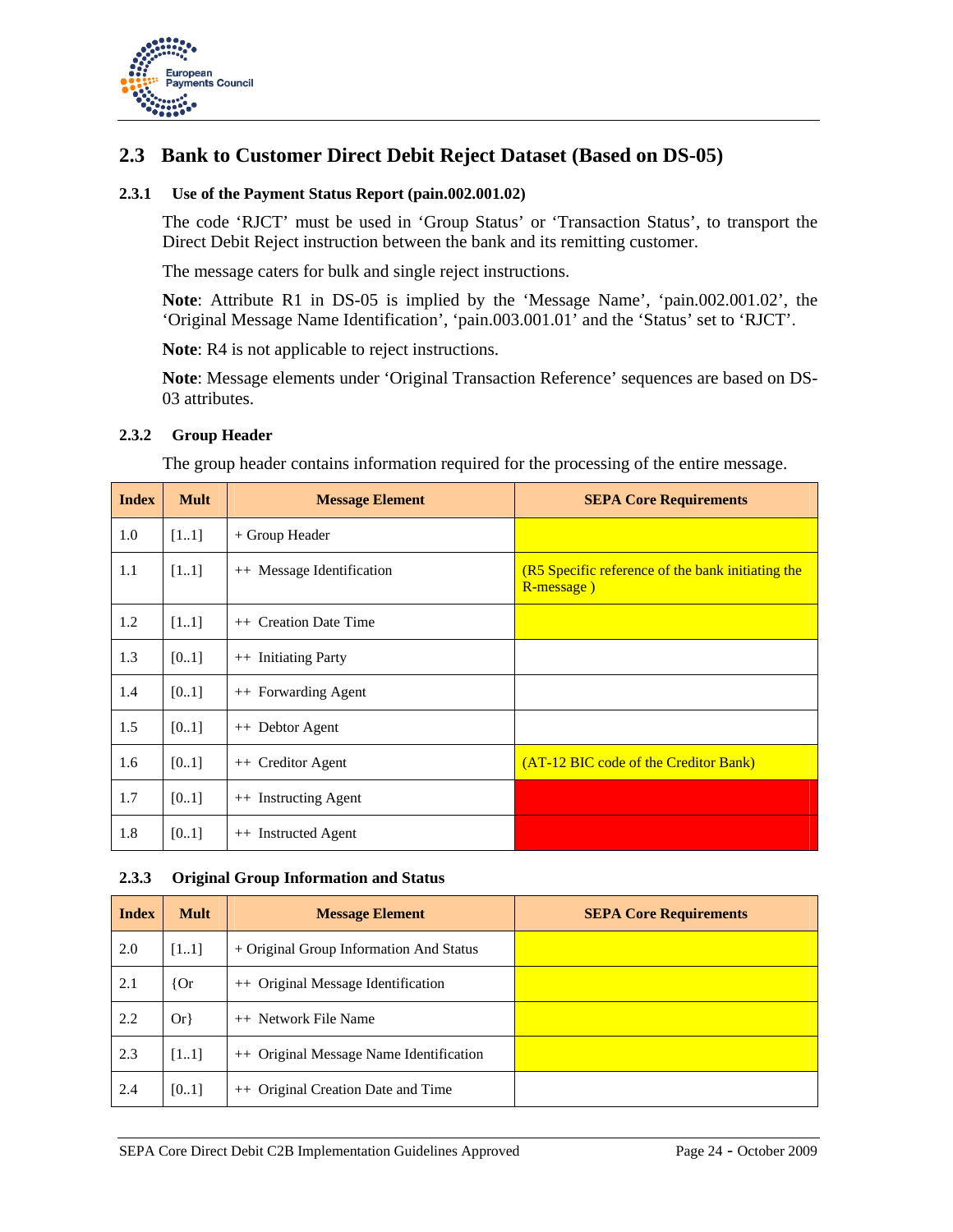

| <b>Index</b> | <b>Mult</b> | <b>Message Element</b>                   | <b>SEPA Core Requirements</b>                                                                                                                                                                                       |
|--------------|-------------|------------------------------------------|---------------------------------------------------------------------------------------------------------------------------------------------------------------------------------------------------------------------|
| 2.5          | [0.1]       | ++ File Originator                       |                                                                                                                                                                                                                     |
| 2.6          | [0.1]       | ++ Original Number of Transactions       |                                                                                                                                                                                                                     |
| 2.7          | [0.1]       | ++ Original Control Sum                  |                                                                                                                                                                                                                     |
| 2.8          | [0.1]       | ++ Group Status                          | (R1 Type of R-message)<br><b>Usage Rule: Either 'Group Status' or</b><br>'Transaction Status' must be present with the<br>code 'RICT'.                                                                              |
| 2.9          | [0n]        | ++ Status Reason Information             | <b>Usage Rule: 'Status Reason Information' may</b><br>be present either in 'Original Group Information<br>And Status' or in 'Transaction Information and<br>Status'.                                                |
| 2.10         | [0.1]       | <b>Status Originator</b><br>$+++$        | (R2 Identification of the type of party that<br>initiated the reject)<br><b>Usage Rule: Limited to BIC to identify the bank</b><br>or CSM originating the status or 'Name' to<br>indicate a CSM when it has no BIC. |
| 2.11         | [0.1]       | $++$ Status Reason                       | (R3 Reason code for non-acceptance of the<br><b>Collection</b> )                                                                                                                                                    |
| 2.12         | ${or}$      | Code<br>$++++-$                          | See Message Element Specifications below.                                                                                                                                                                           |
| 2.13         | $Or\}$      | Proprietary<br>$+++++$                   | See Message Element Specifications below.                                                                                                                                                                           |
| 2.14         | [0n]        | +++ Additional Status Reason Information |                                                                                                                                                                                                                     |
| 2.15         | [0n]        | ++ Number of Transactions Per Status     |                                                                                                                                                                                                                     |

#### **2.3.4 Transaction Information and Status**

| <b>Index</b> | <b>Mult</b> | <b>Message Element</b>                                   | <b>SEPA Core Requirements</b>                                            |
|--------------|-------------|----------------------------------------------------------|--------------------------------------------------------------------------|
| 3.0          | [0n]        | + Transaction Information And Status                     |                                                                          |
| 3.1          | [01]        | ++ Status Identification                                 | (R5 Specific reference of the bank that initiated<br>the reject)         |
| 3.2          | [0.1]       | ++ Original Payment Information<br><b>Identification</b> |                                                                          |
| 3.3          | [0.1]       | ++ Original Instruction Identification                   |                                                                          |
| 3.4          | [0.1]       | ++ Original End To End Identification                    | (AT-10 Creditor's reference of the Direct Debit)<br><b>Transaction</b> ) |
| 3.5          | [01]        | Original Transaction Identification<br>$++$              |                                                                          |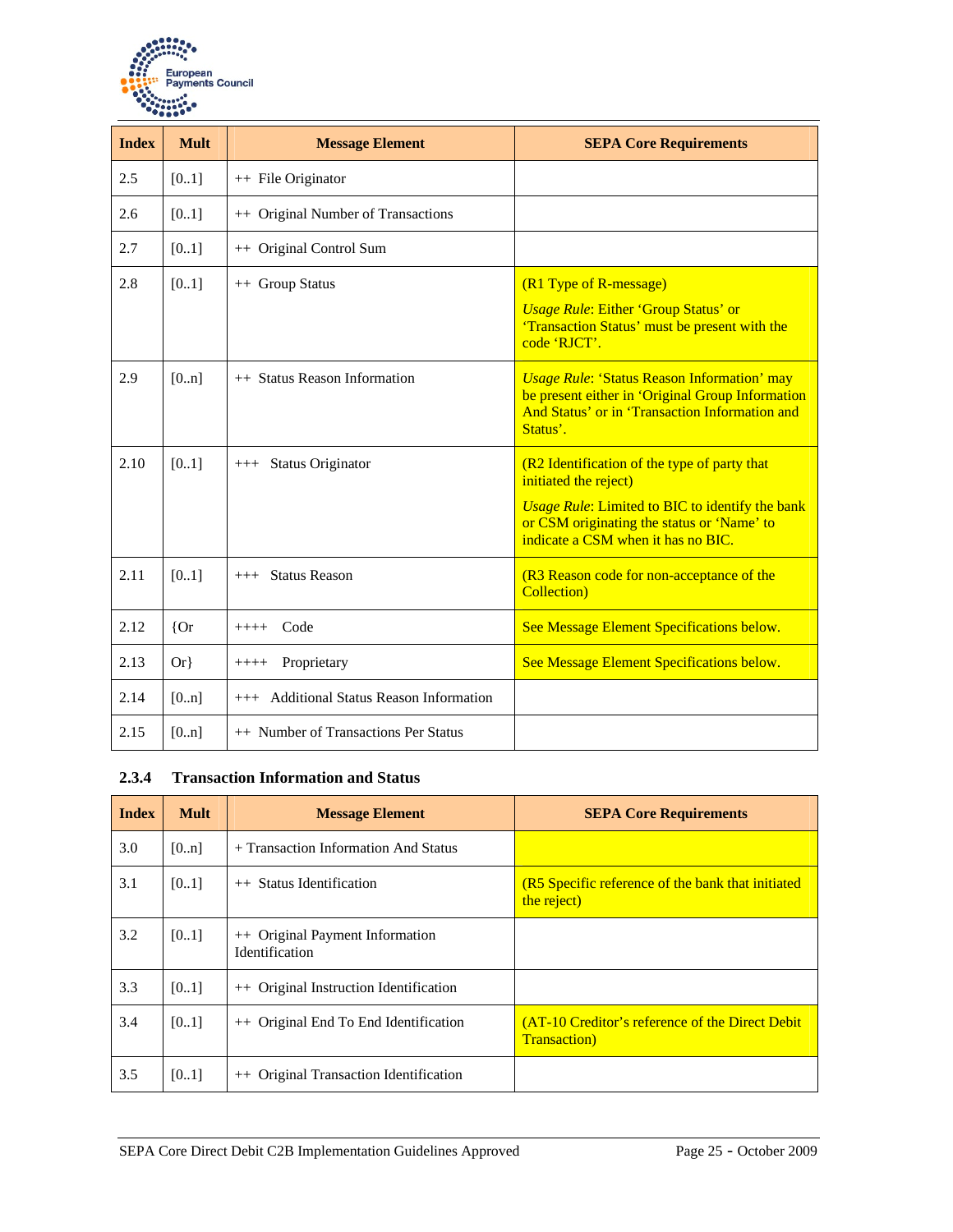

| <b>Index</b> | <b>Mult</b> | <b>Message Element</b>                   | <b>SEPA Core Requirements</b>                                                                                                                                                                                                                                                                                                      |
|--------------|-------------|------------------------------------------|------------------------------------------------------------------------------------------------------------------------------------------------------------------------------------------------------------------------------------------------------------------------------------------------------------------------------------|
| 3.6          | [01]        | ++ Transaction Status                    | <b>Usage Rule: Either 'Group Status' or</b><br>'Transaction Status' must be present with the<br>code 'RJCT'.                                                                                                                                                                                                                       |
| 3.7          | [0n]        | ++ Status Reason Information             | <b>Usage Rule: 'Status Reason Information' may</b><br>be present either in 'Original Group Information<br>And Status' or in 'Transaction Information and<br>Status'.                                                                                                                                                               |
| 3.8          | [0.1]       | +++ Status Originator                    | (R2 Identification of the type of party that<br>initiated the reject)                                                                                                                                                                                                                                                              |
| 3.9          | [01]        | +++ Status Reason                        | (R3 Reason code for non-acceptance)                                                                                                                                                                                                                                                                                                |
| 3.10         | ${or}$      | Code<br>$++++-$                          | See Message Element Specifications below.                                                                                                                                                                                                                                                                                          |
| 3.11         | $Or\}$      | Proprietary<br>$++++-$                   | See Message Element Specifications below.                                                                                                                                                                                                                                                                                          |
| 3.12         | [0.n]       | +++ Additional Status Reason Information |                                                                                                                                                                                                                                                                                                                                    |
| 3.13         | [0n]        | ++ Charges Information                   |                                                                                                                                                                                                                                                                                                                                    |
|              | [01]        | ++ Acceptance Date Time                  |                                                                                                                                                                                                                                                                                                                                    |
| 3.15         | [0.1]       | ++ Instructing Agent                     |                                                                                                                                                                                                                                                                                                                                    |
| 3.16         | [0.1]       | ++ Instructed Agent                      |                                                                                                                                                                                                                                                                                                                                    |
| 3.17         | [01]        | ++ Original Transaction Reference        | Mandatory<br>(An exact copy of all attributes of the received<br>DS-04 which is being rejected)<br><b>Usage Rule: The message elements under</b><br>'Original Transaction Reference' must be<br>populated with the same value as the message<br>elements of the original instruction, as defined<br>within the following elements. |
| 3.18         | [01]        | +++ Interbank Settlement Amount          |                                                                                                                                                                                                                                                                                                                                    |
| 3.19         | [0.1]       | $+++$ Amount                             | (AT-06 Amount of the Collection in euro)                                                                                                                                                                                                                                                                                           |
| 3.24         | [0.1]       | +++ Interbank Settlement Date            |                                                                                                                                                                                                                                                                                                                                    |
| 3.25         | ${or}$      | +++ Requested Execution Date             |                                                                                                                                                                                                                                                                                                                                    |
| 3.26         | $Or\}$      | +++ Requested Collection Date            | (AT-11 Due date of the Collection)                                                                                                                                                                                                                                                                                                 |
| 3.27         | [01]        | Creditor Scheme Identification<br>$+++$  | (AT-02 Identifier of the Creditor)                                                                                                                                                                                                                                                                                                 |
| 3.28         | [01]        | Settlement Information<br>$+++$          |                                                                                                                                                                                                                                                                                                                                    |
| 3.40         | [01]        | +++ Payment Type Information             | (AT-20 Identification code of the Scheme)<br>(AT-21 Transaction Type)<br>(AT-59 Category purpose of the Collection)                                                                                                                                                                                                                |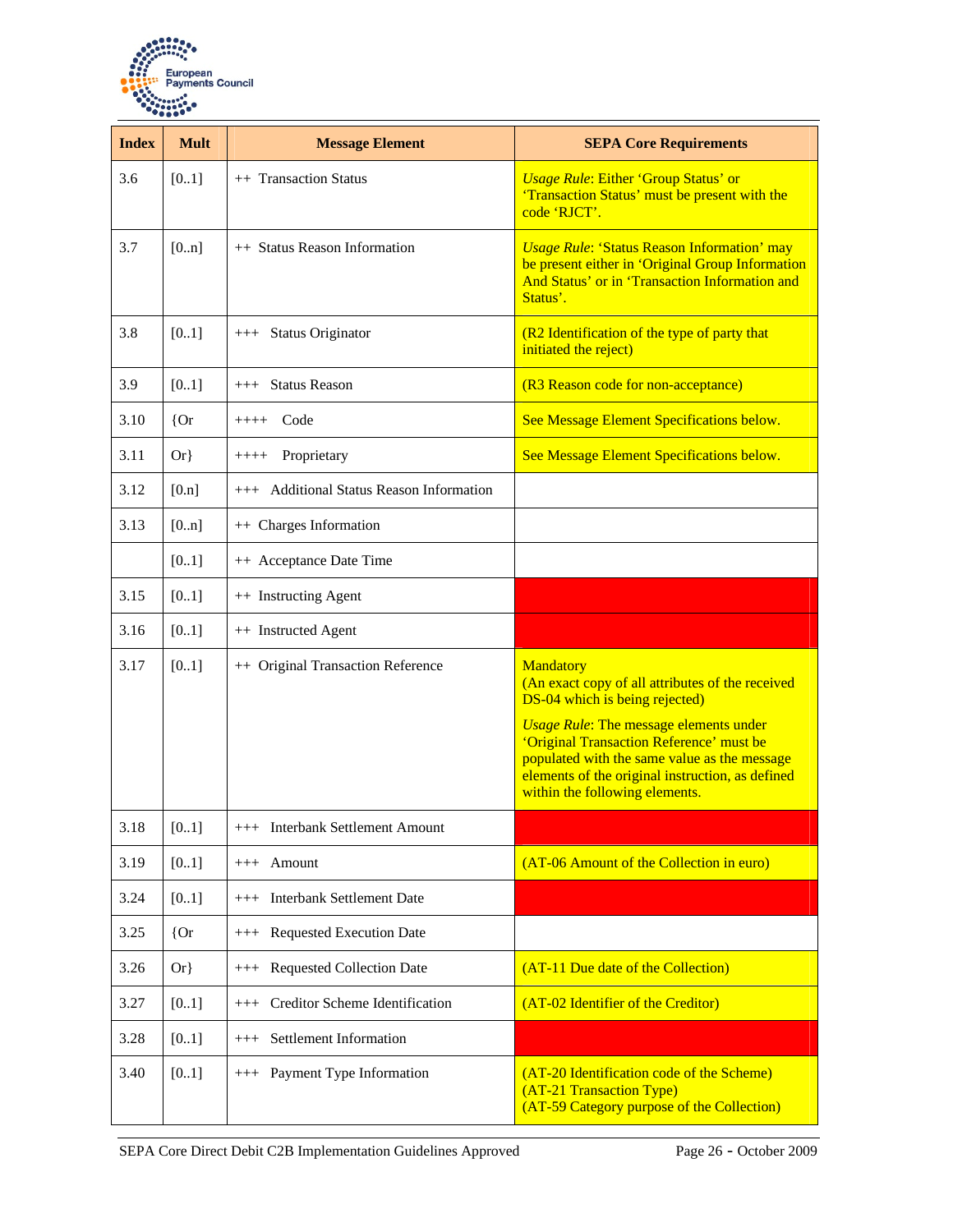

| <b>Index</b> | <b>Mult</b> | <b>Message Element</b>          | <b>SEPA Core Requirements</b>                                                                                                                                                                                                                                                                                                                                                                                                                                                                                                                                                                                      |
|--------------|-------------|---------------------------------|--------------------------------------------------------------------------------------------------------------------------------------------------------------------------------------------------------------------------------------------------------------------------------------------------------------------------------------------------------------------------------------------------------------------------------------------------------------------------------------------------------------------------------------------------------------------------------------------------------------------|
| 3.50         | [01]        | +++ Payment Method              |                                                                                                                                                                                                                                                                                                                                                                                                                                                                                                                                                                                                                    |
| 3.51         | [01]        | +++ Mandate Related Information | (AT-01 Unique Mandate reference)<br>(AT-16 Placeholder for the electronic signature<br>data, if applicable)<br>(AT-17 Type of Mandate (paper or e-Mandate))<br>(AT-18 Identifier of the original Creditor who<br>issued the Mandate)<br>(AT-19 Unique mandate reference as given by<br>the original creditor who issued the mandate)<br>(AT-60 Reference of the validation made by the<br>Debtor Bank (if present in DS-03))<br>(AT-24 Reason for Amendment of the Mandate)<br>(AT-25 Signing date of the Mandate)<br>(AT-60 Reference of the mandate validation<br>made by the Debtor Bank (if present in DS-03)) |
| 3.70         | [01]        | +++ Remittance Information      | (AT-22 Remittance information)                                                                                                                                                                                                                                                                                                                                                                                                                                                                                                                                                                                     |
| 3.95         | [0.1]       | $++$ Ultimate Debtor            | (AT-15 Name of the Debtor Reference Party)<br>(AT-37 Identification code of the Debtor<br><b>Reference Party)</b>                                                                                                                                                                                                                                                                                                                                                                                                                                                                                                  |
| 3.96         | [0.1]       | $++$ Debtor                     | (AT-14 Name of the Debtor)<br>(AT-09 Address of the Debtor)<br>(AT-27 Debtor identification code)                                                                                                                                                                                                                                                                                                                                                                                                                                                                                                                  |
| 3.97         | [01]        | +++ Debtor Account              | (AT-07 Account number (IBAN) of the Debtor)                                                                                                                                                                                                                                                                                                                                                                                                                                                                                                                                                                        |
| 3.98         | [01]        | +++ Debtor Agent                | (AT-13 BIC of the Debtor Bank)                                                                                                                                                                                                                                                                                                                                                                                                                                                                                                                                                                                     |
| 3.99         | [01]        | +++ Debtor Agent Account        |                                                                                                                                                                                                                                                                                                                                                                                                                                                                                                                                                                                                                    |
| 3.100        | [01]        | +++ Creditor Agent              | (AT-12 BIC of the Creditor Bank)                                                                                                                                                                                                                                                                                                                                                                                                                                                                                                                                                                                   |
| 3.101        | [0.1]       | +++ Creditor Agent Account      |                                                                                                                                                                                                                                                                                                                                                                                                                                                                                                                                                                                                                    |
| 3.102        | [0.1]       | +++ Creditor                    | (AT-03 Name of the Creditor)<br>(AT-05 Address of the Creditor)                                                                                                                                                                                                                                                                                                                                                                                                                                                                                                                                                    |
| 3.103        | [01]        | +++ Creditor Account            | (AT-04 Account number (IBAN) of the<br>Creditor)                                                                                                                                                                                                                                                                                                                                                                                                                                                                                                                                                                   |
| 3.104        | [0.1]       | +++ Ultimate Creditor           | (AT-38 Name of the Creditor Reference Party)<br>(AT-39 Identification code of the Creditor<br><b>Reference Party)</b>                                                                                                                                                                                                                                                                                                                                                                                                                                                                                              |